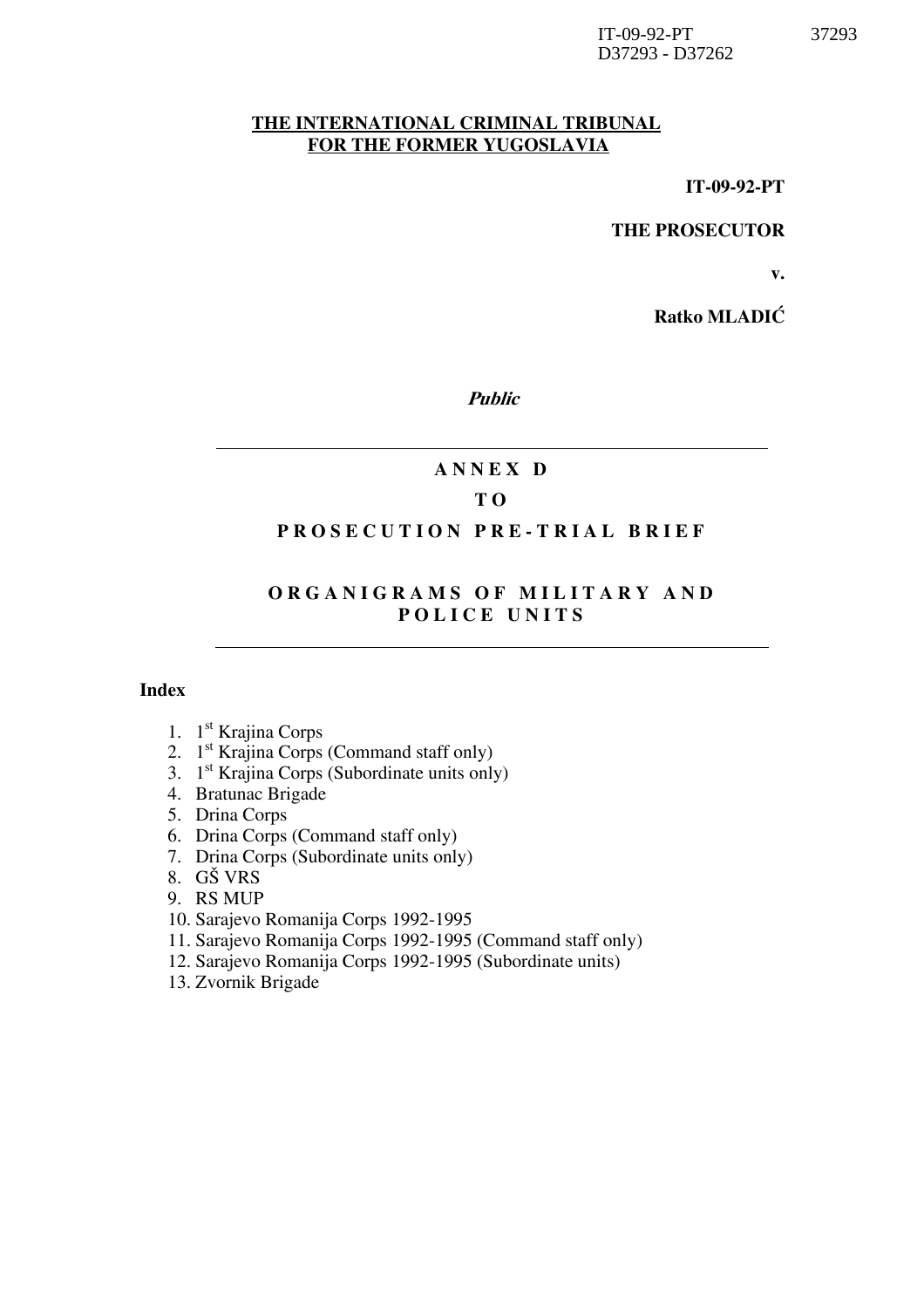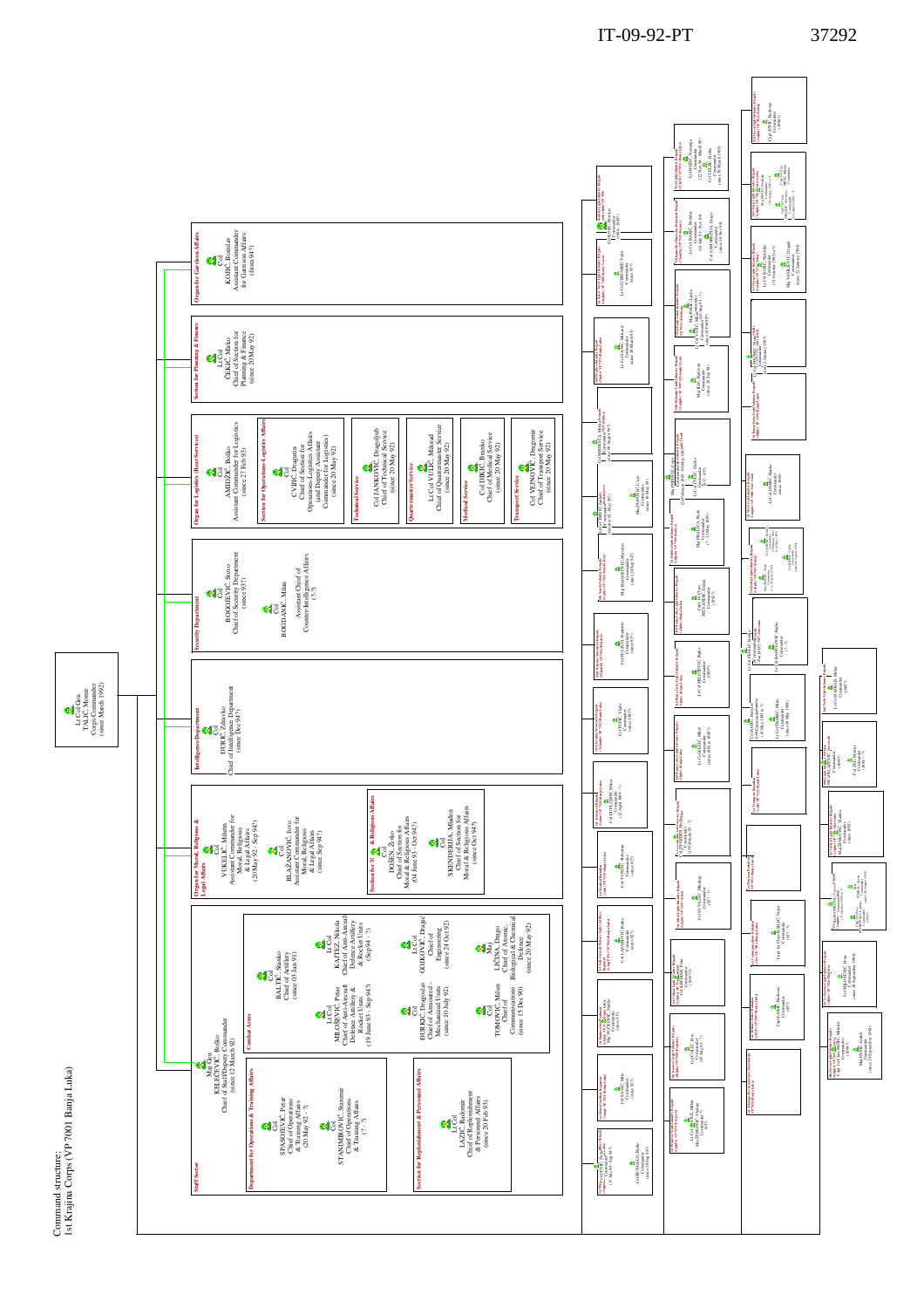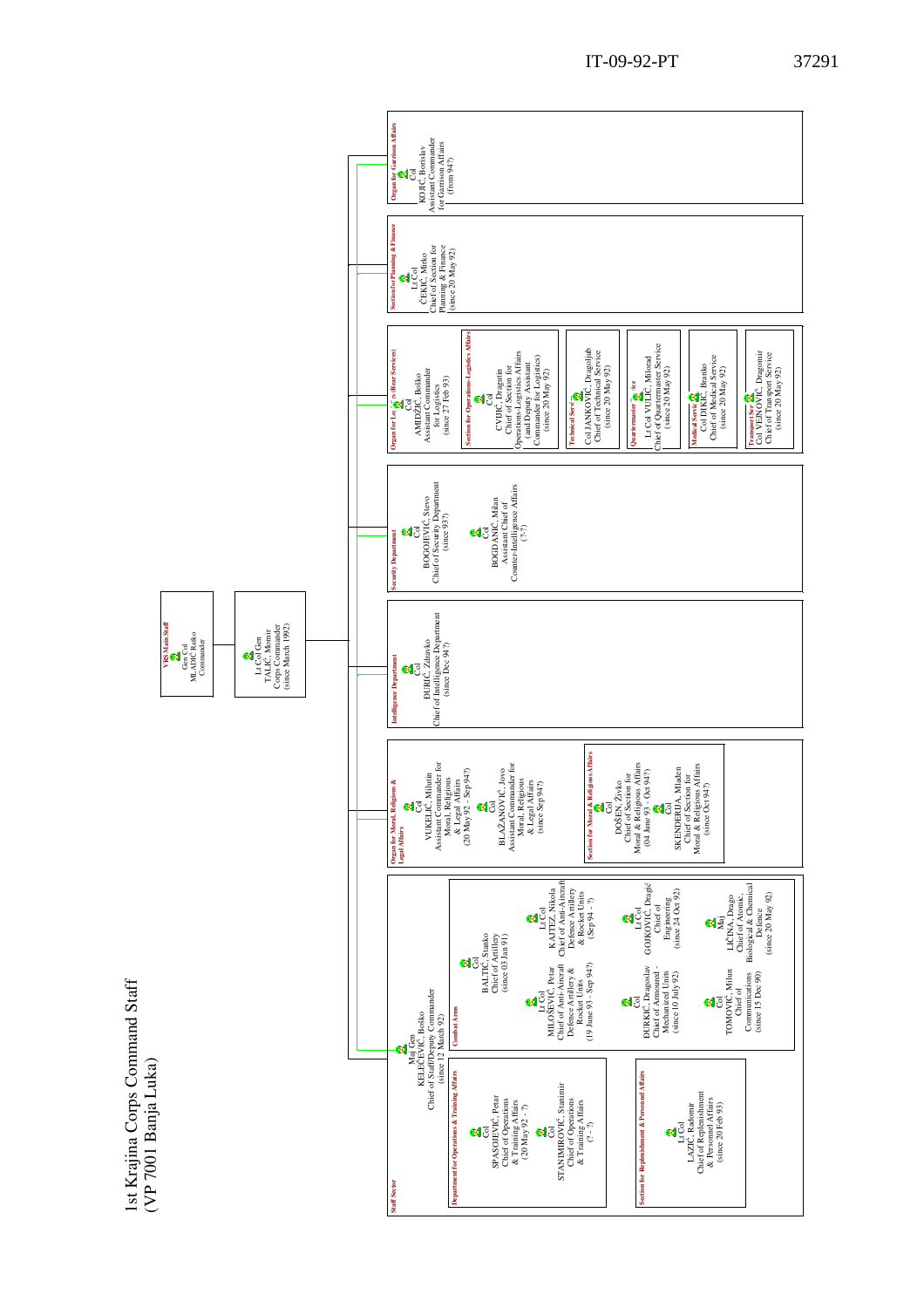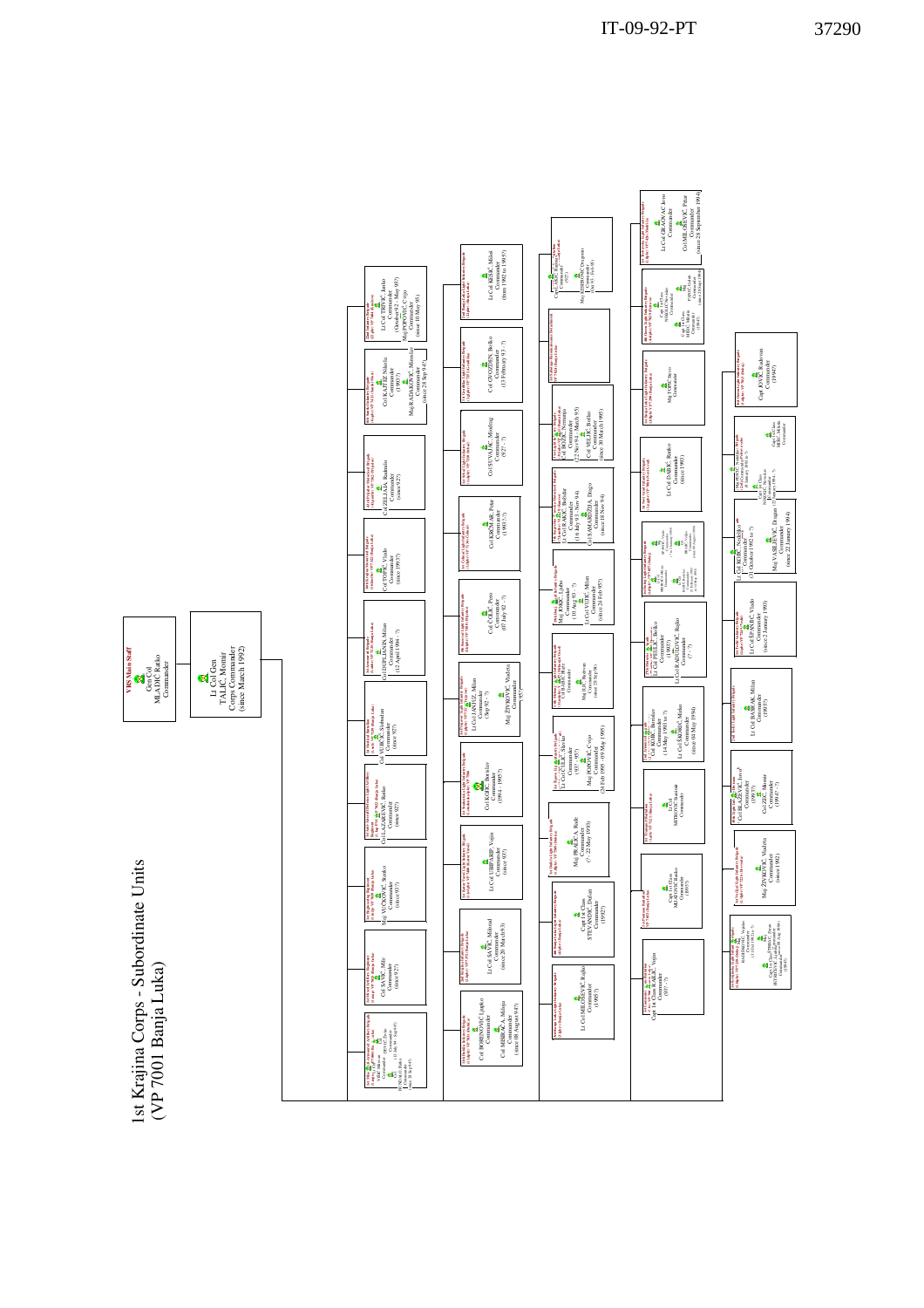

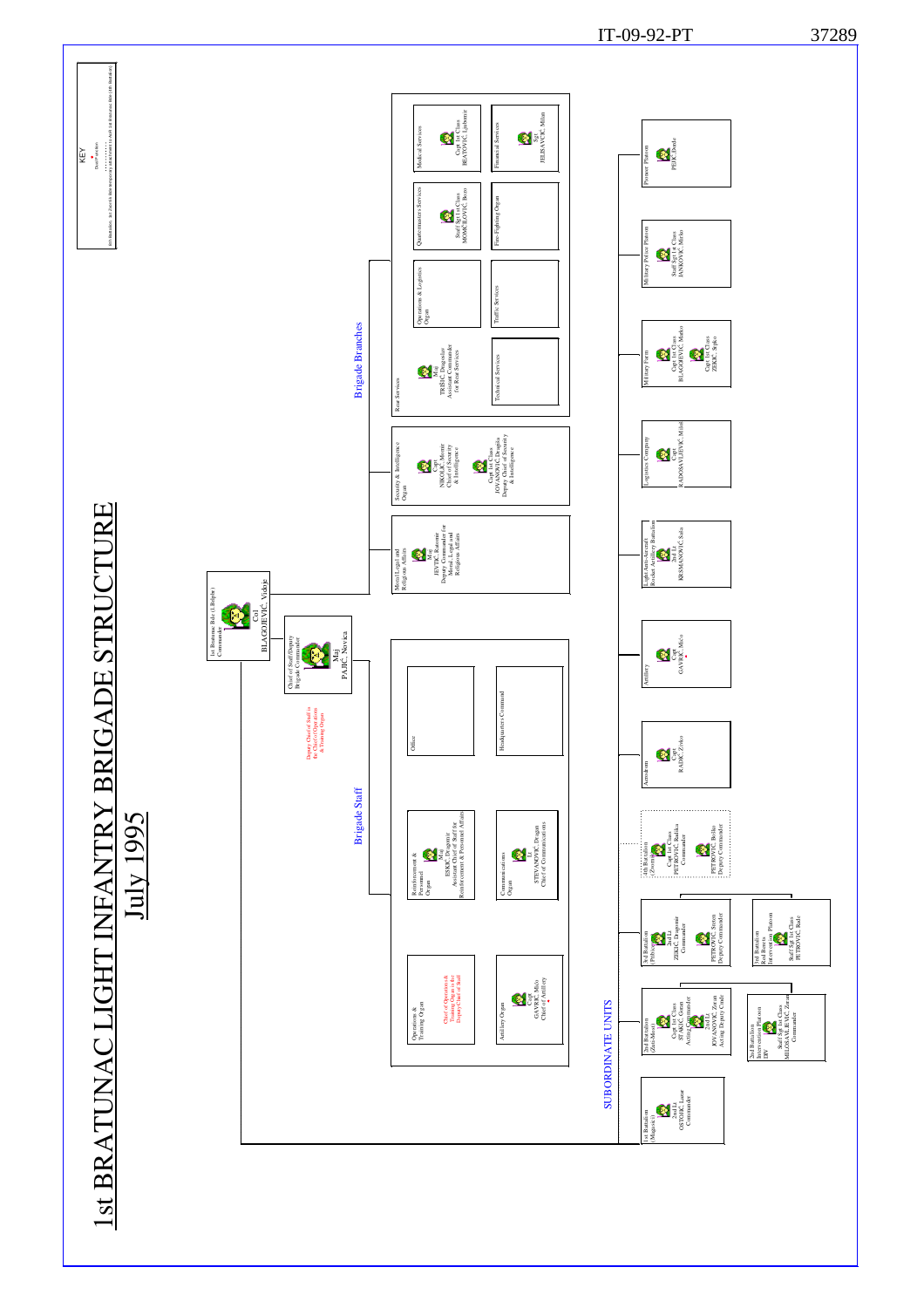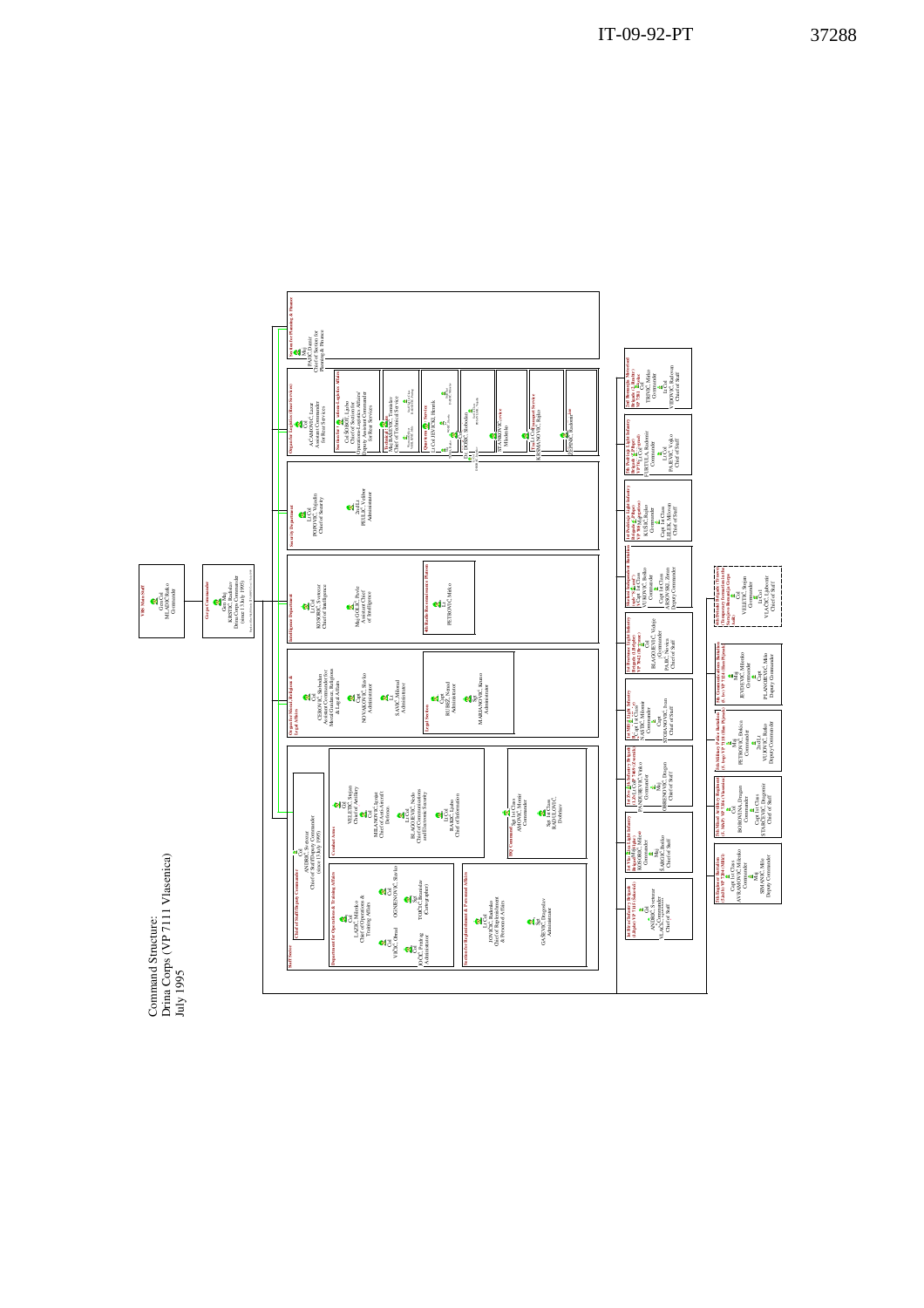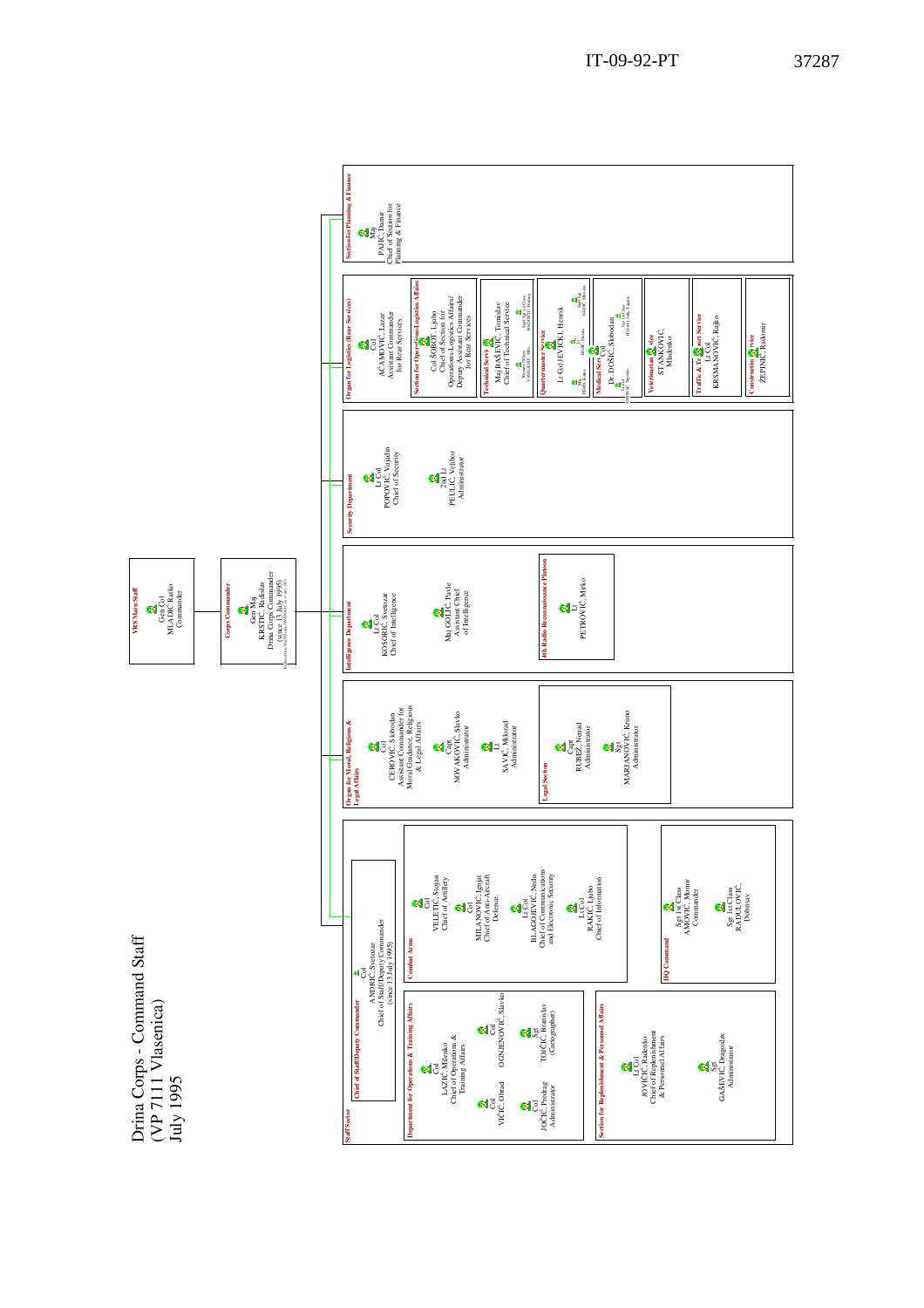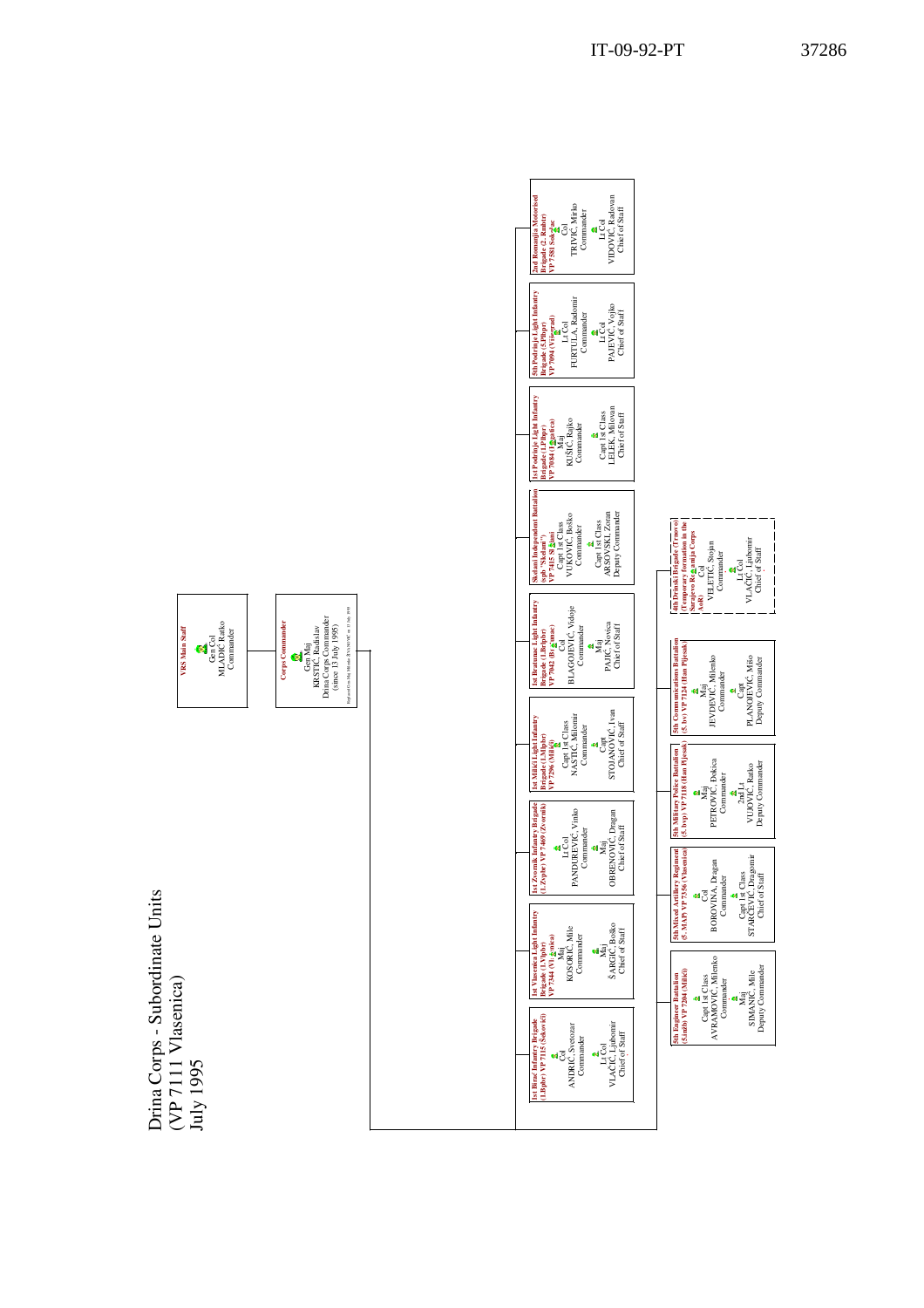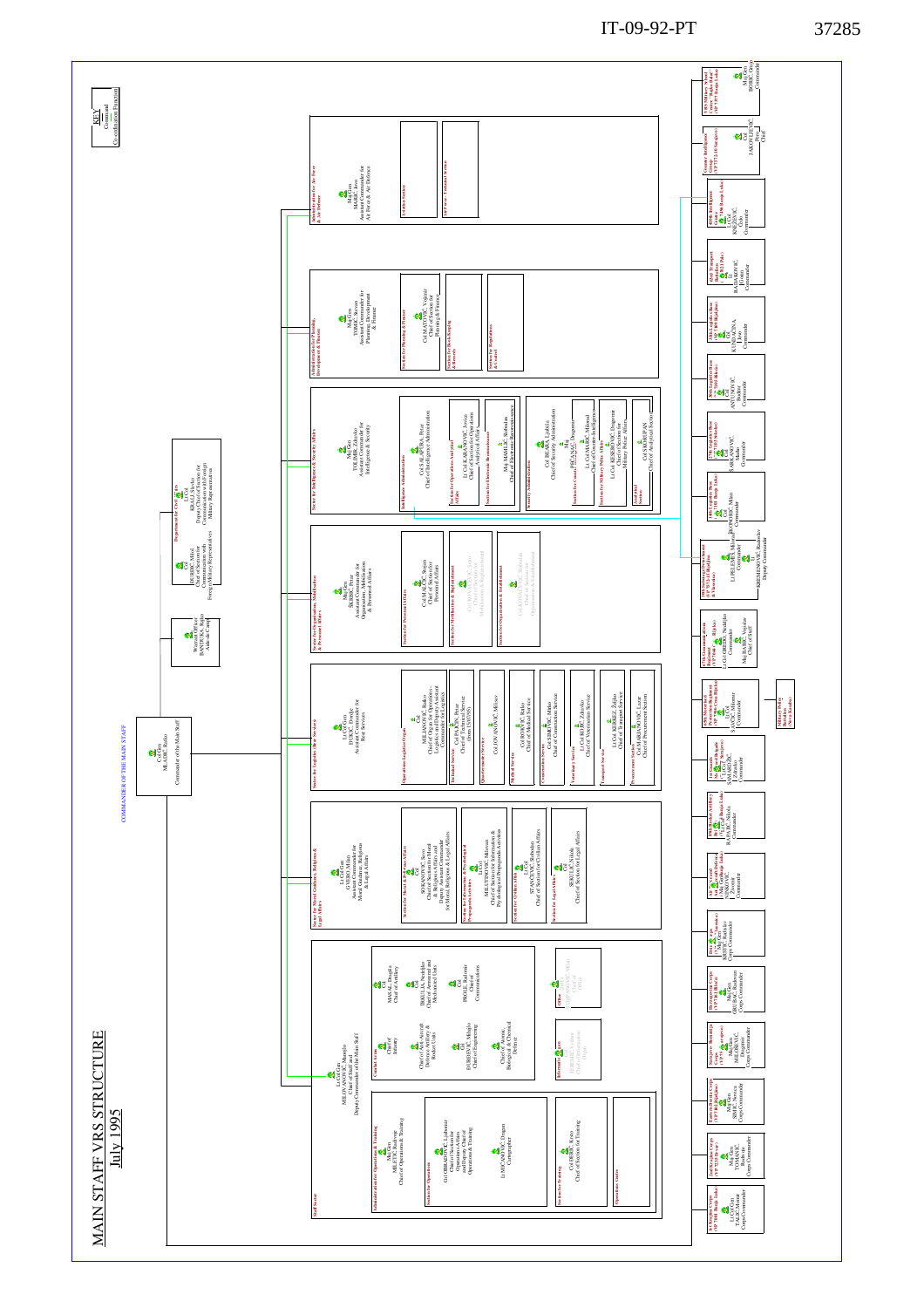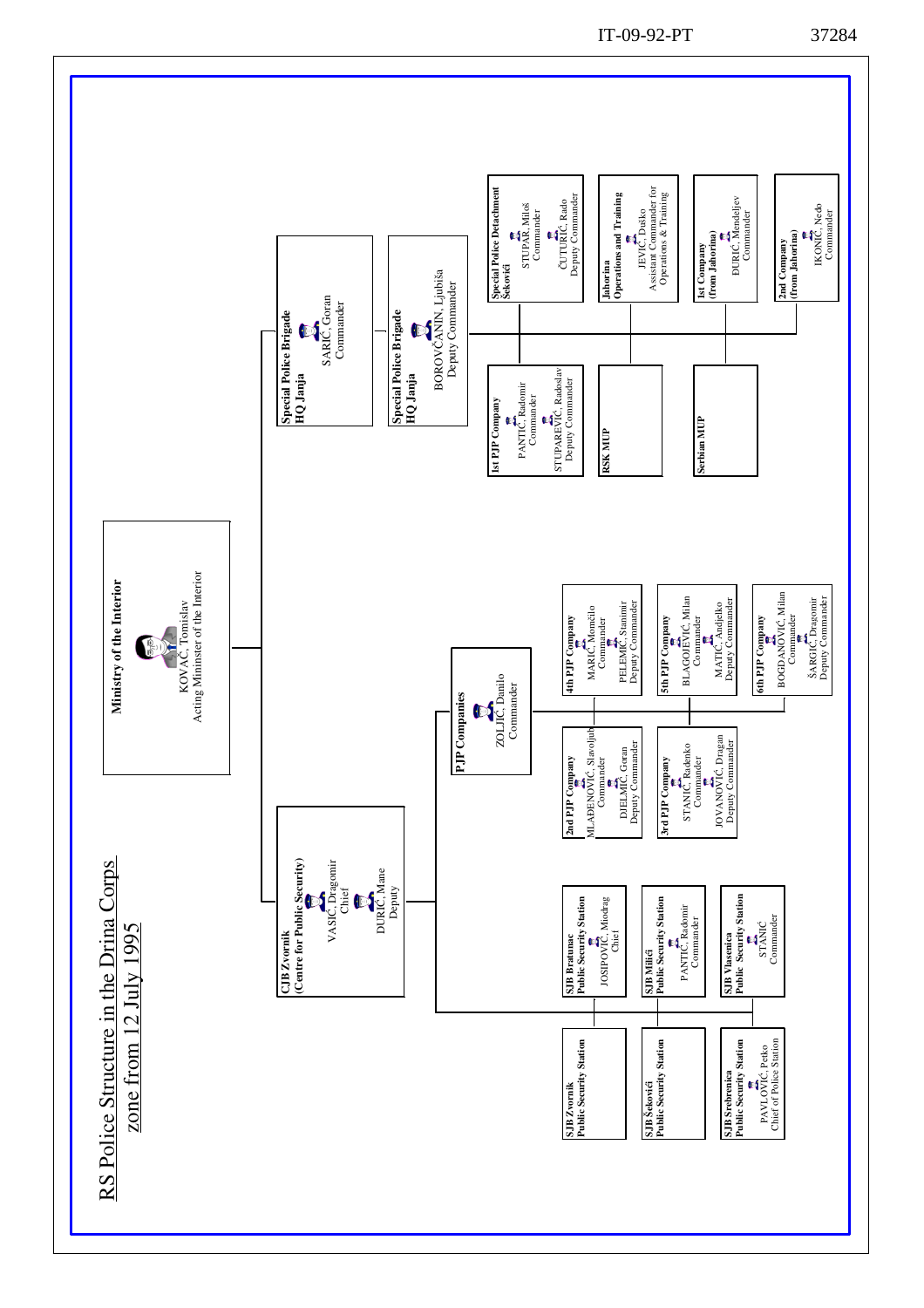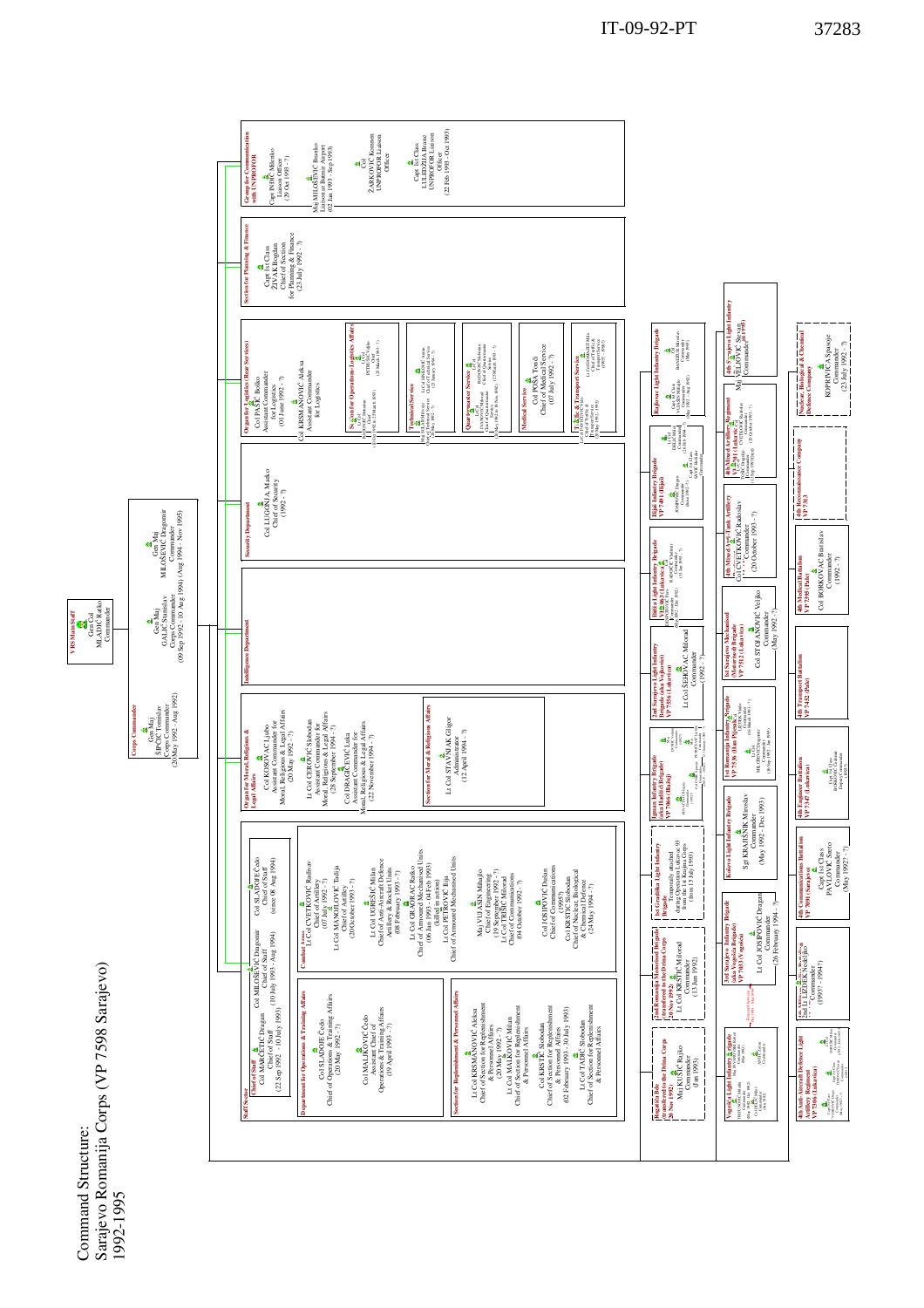Sarajevo Romanija Corps - Command Staff Sarajevo Romanija Corps - Command Staff (VP 7598 Sarajevo) (VP 7598 Sarajevo) 1992-1995





Corps Commander

**Jorps** Commander

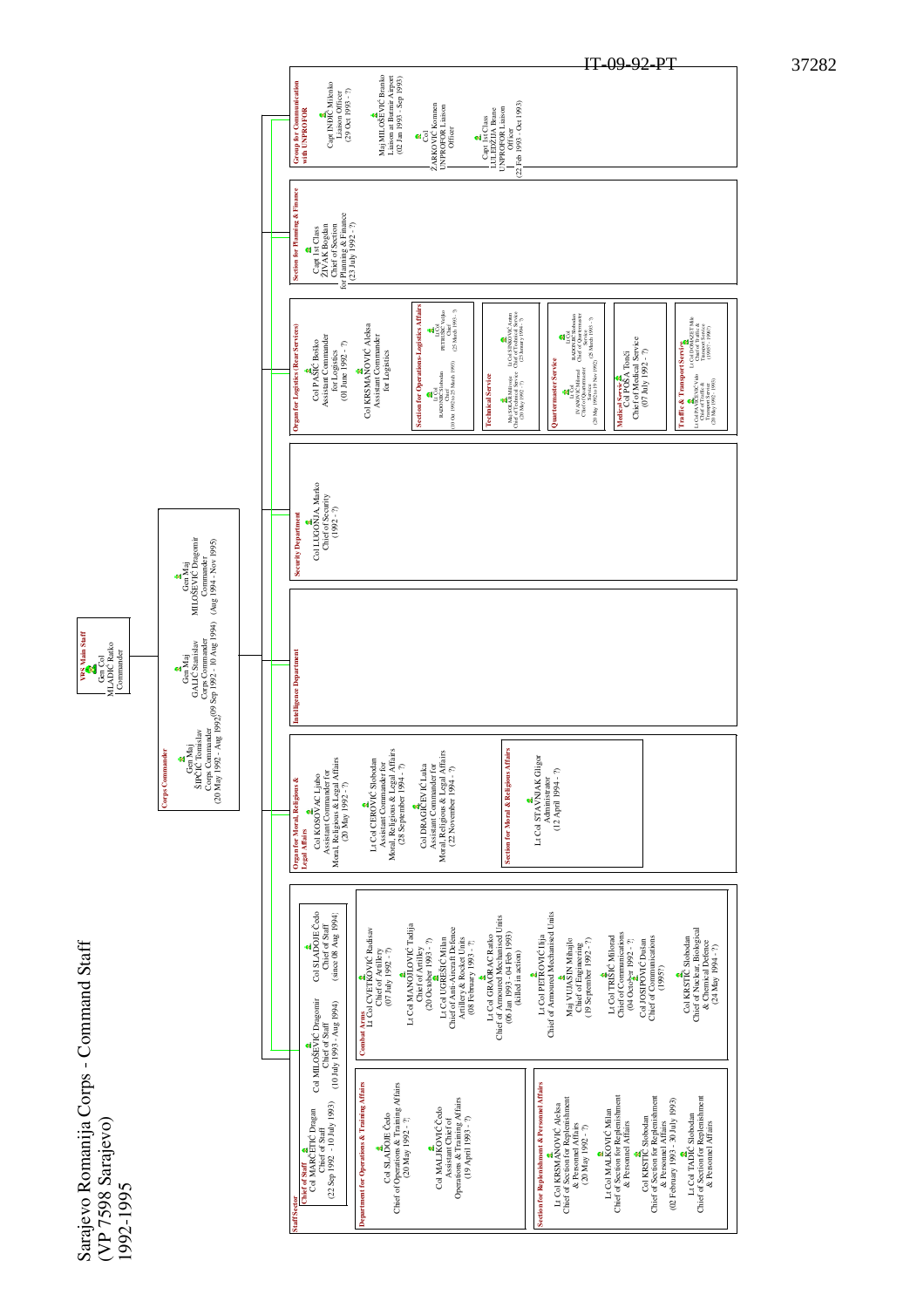

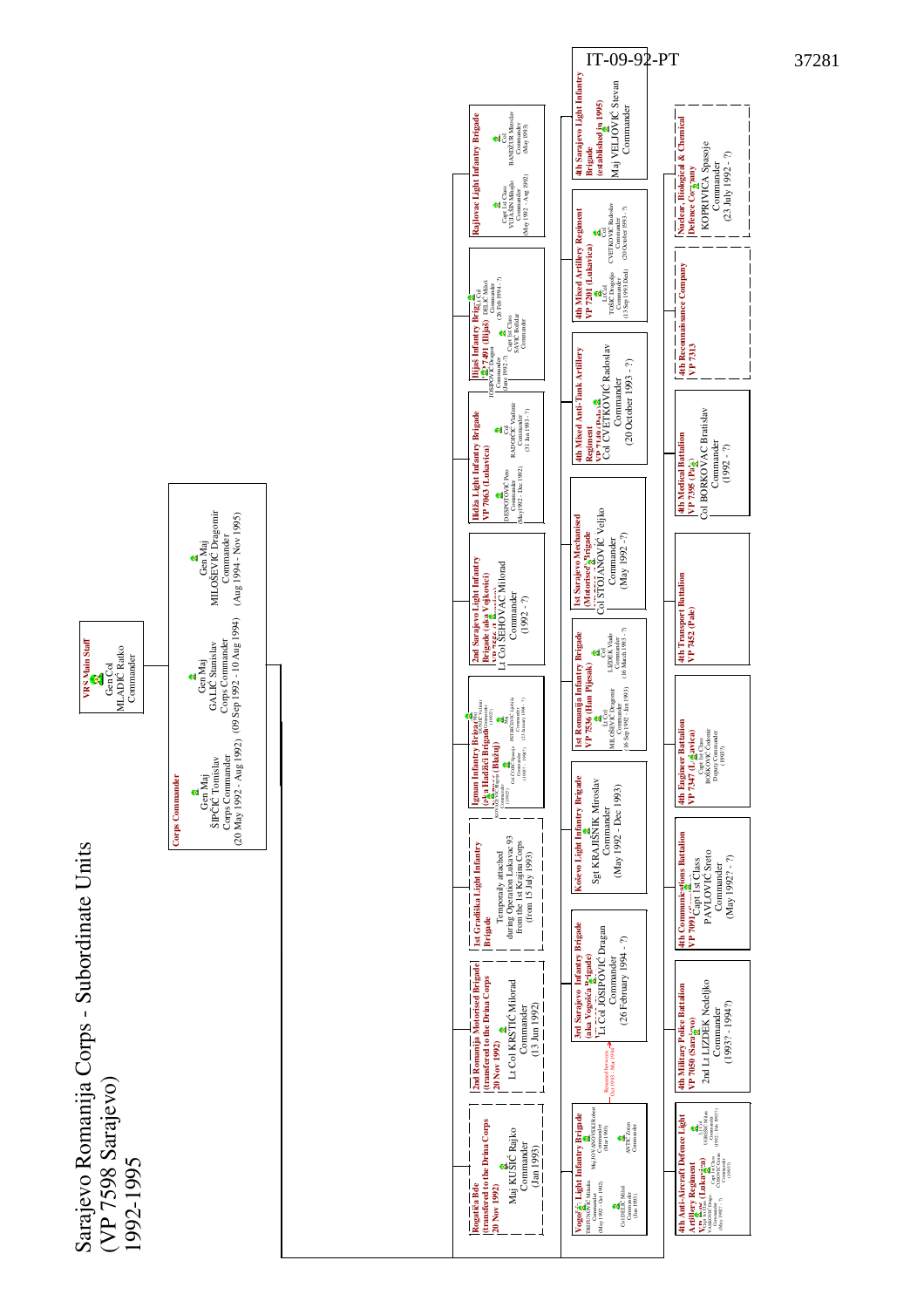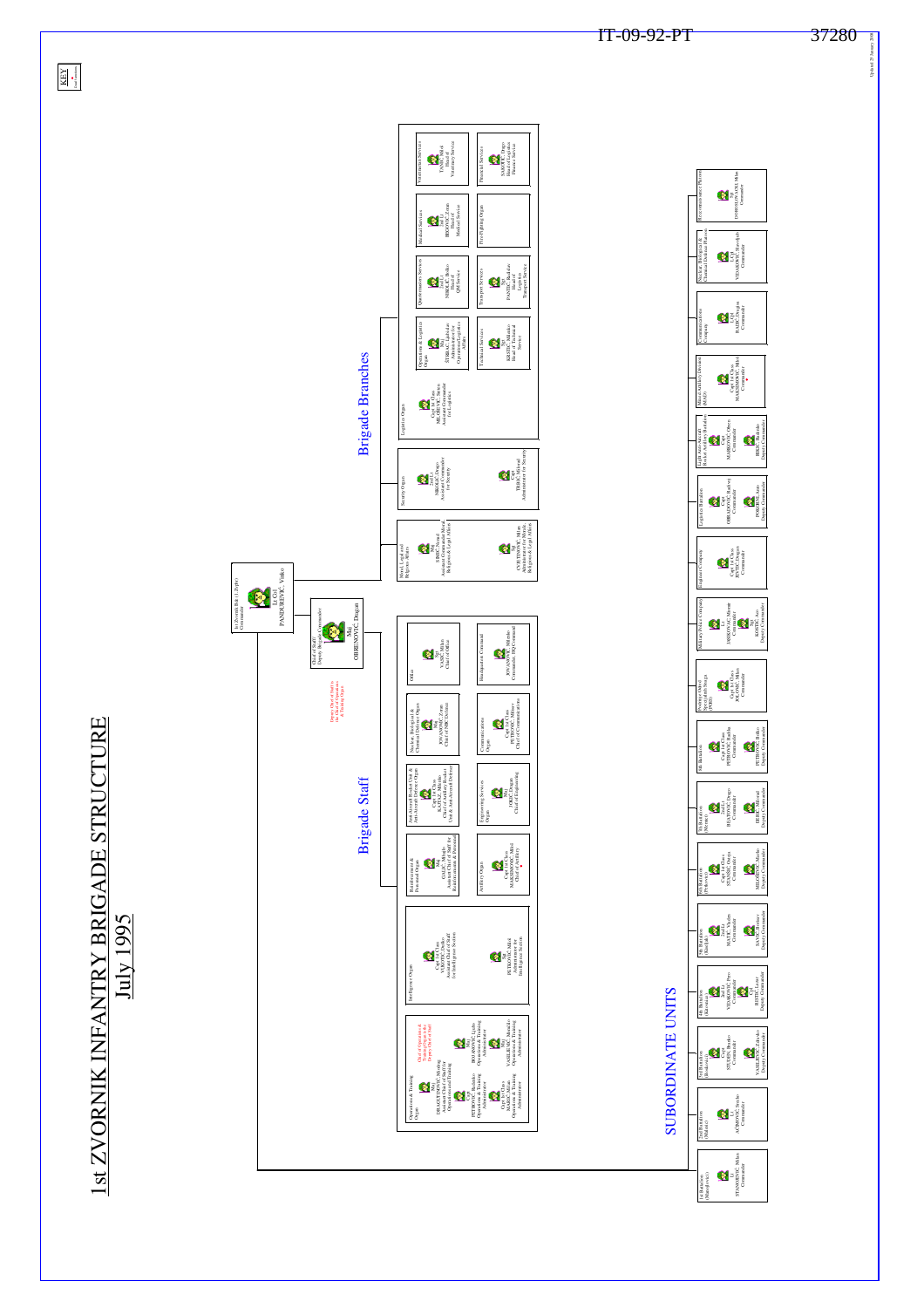#### THE INTERNATIONAL CRIMINAL TRIBUNAL FOR THE FORMER YUGOSLAVIA

THE PROSECUTOR

v.

Ratko MLADIĆ

Public

## A N N E X E

## T O

#### PROSECUTION PRE-TRIAL BRIEF

## CHARTS AND TABLES RELEVANT TO POLITICAL STRUCTURES

#### Index

- 1. SDS BiH Organisational Structure 1991
- 2. SDS Main Board Members, 1991-1992
- 3. SDS Executive Board Members, 1991-1992
- 4. Bosnian Serb Republic, 27 March 1992-12 May 1992
- 5. Bosnian Serb Republic, 12 May 1992-2 June 1992
- 6. Bosnian Serb Republic, 2 June 1992-17 December 1992
- 7. Bosnian Serb Republic, 17 December 1992-31 December 1992
- 8. Members of the Bosnian Serb Council of Ministers as of 21 December 1991
- 9. Members of the Bosnian Serb Republic Government as of 12 May 1992
- 10. SDS and Other Deputies in the Bosnian Serb Assembly, 1991-1992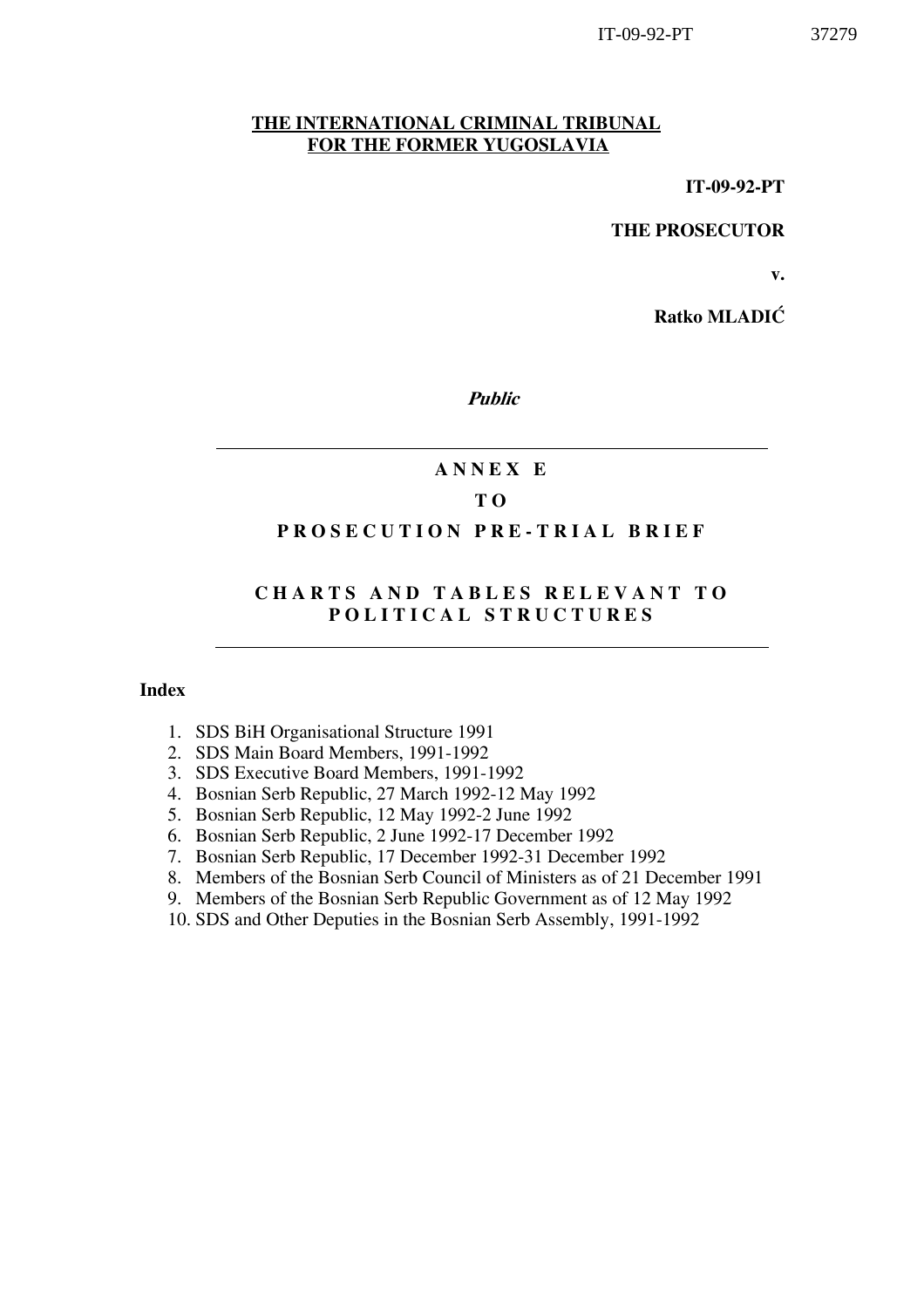

IT-09-92-PT 37278<br>TT-00-39&40-PT p.6032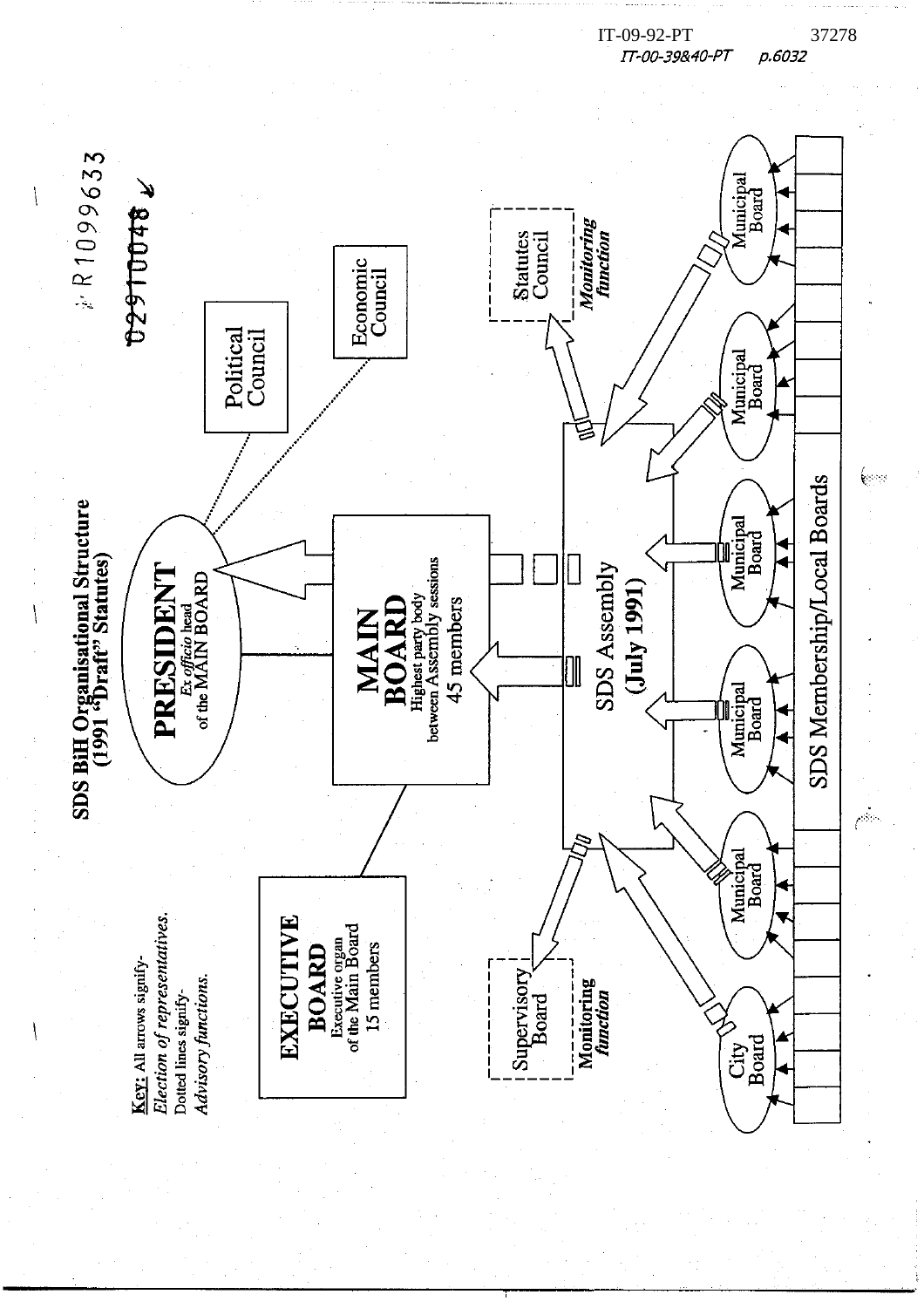p.6023 IT-00-39&40-PT

<del>822100</del>57

# R1099642

#### 6. SDS Main Board Members, 1991 - 1992

Main Board: President (ex officio), Radovan KARADŽIĆ—Sarajevo

- $\approx 1$ . Ratko ADŽIĆ—Ilijaš
	- 2. Milovan BJELOŠEVIĆ—Derventa
	- 3. Dr. Aleksa BUHA-Sarajevo
	- 4. Momčilo BULAJIĆ—Banja Luka
	- 5. Luka ČULIĆ—Mrkonjić Grad
	- 6. Rajko DUKIĆ—Milići (Vlasenica)
	- 7. Mile GRBIĆ-Bosanski Novi
	- 8. Nikola GUZIJAN-Banja Luka
	- 9. Slobodanka HRVAĆANIN-Zenica
	- 10. Ignio JAČIMOVIĆ—Bos. Brod
	- 11. Jovo JOVANOVIĆ—Sarajevo
	- 12. Gojko KLIČKOVIĆ-Bos. Krupa
	- 13. Sveto KOVAČEVIĆ—Čelinac
	- 14. Duško KOZIĆ—Ljubinje
	- 15. Momčilo KRAJIŠNIK—Sarajevo
	- 16. Vojo KUPREŠANIN—Srbac
	- 17. Rajko KUŠIĆ—Rogatica
	- 18. Gruio LALOVIĆ—Kalinovik
	- 19. Đoko MARJANOVIĆ—Modriča
	- 20. Simo MIHIĆ—Sarajevo
	- 21. Veljko MILIĆ—Tuzla
	- 22. Miloš MILINČIĆ-Srbac

etari.

- 23. Milovan NADEŽDIN—Mostar
- 24. Dr. Milutin NAJDANOVIĆ—Sarajevo 25. Miladin NEDIĆ—Lukavac 26. Radomir NEŠKOVIĆ—Sarajevo 27. Milan NOVAKOVIĆ—Bijeljina 28. Rajko NOVAKOVIĆ—Bos. Petrovac 29. Savo POPOVIĆ-Šipovo 30. Predrag RADIĆ—Banja Luka 31. Srda SRDIĆ—Prijedor 32. Miroslav STANIĆ-Foča 33. Veljko STUPAR—Mrkonjić Grad 34. Jovan ŠARAC—Pale 35. Tomislav ŠIPOVAC—Sarajevo 36. Jovan TINTOR-Vogošća 37. Miroslav TOHOLJ-Sarajevo 38. Danilo VESELINOVIĆ—Sarajevo 39. Dobrivoje VIDIĆ—Prnjavor 40. Nikola VIDOVIĆ—Drvar 41. Milenko VOJINOVIĆ—Brčko 42. Božidar VUČUREVIĆ—Trebinje 43. Radislav VUKIĆ—Banja Luka 44. Goran ZEKIĆ—Srebrenica
- 45. Milovan ŽUGIĆ—Olovo

Note: Names of eight members of the Main Board given in bold were also members of the Executive Board.

Sources: For the Main Board, "SVEČANA SJEDNICA SKUPŠTINE SRPSKE DEMOKRATSKE STRANKE BOSNE I HERCEGOVINE" (Ceremonial Assembly of the Serbian Democratic Party of Bosnia and Herzegovina) (SA01-4004-SA01-4006); U Glavni odbor SDS BiH izabrani su sledeći članovi" (The following members have been elected to the Main Board of the SDS BiH) (SA02-3382-SA02-3383); and "SPISAK ČLANOVA GLAVNOG ODBORA SDS BiH SA ADRESAMA I TELEFONIMA" (List of members of the Main Board of the SDS BiH with Addresses and Telephone Numbers) (SA02-3384-SA02-3387). These lists reflect membership of both bodies after the July 1991SDS Assembly.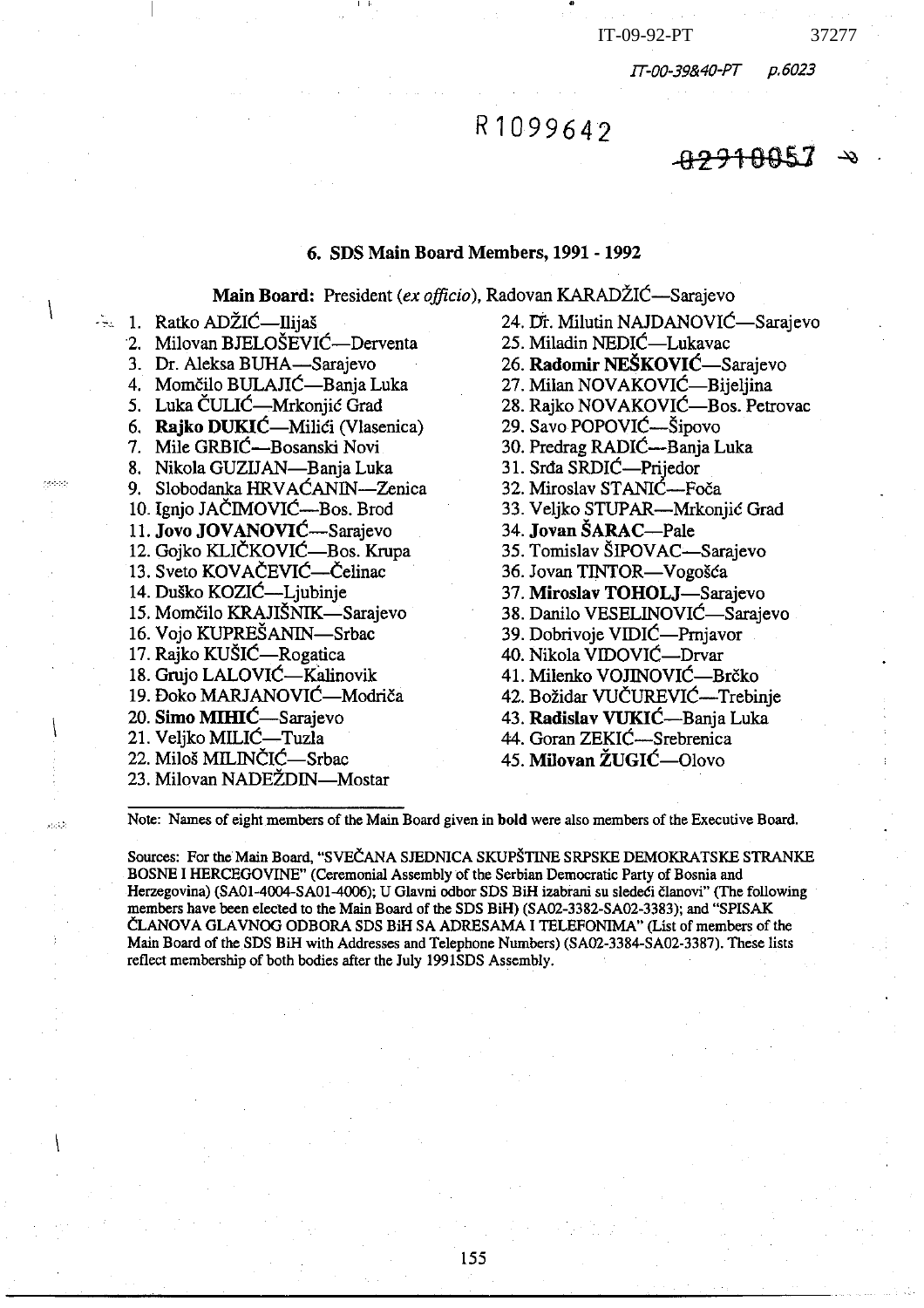| IT-09-92-PT |                          |
|-------------|--------------------------|
|             | $\tau$ oo dolaalt $\tau$ |

37276

p.6022 11-00-39840-P

<del>9291005</del>8

## 7. SDS Executive Board Members, 1991 - 1992

R1099643

Executive Board: President, Rajko DUKIĆ; Vice-President, Radomir NEŠKOVIĆ

1. Rajko DUKIĆ—Milići (Vlasenica)

2. Slobodan BABIC-Teslic

-52

3. Nebojša IVAŠTANIN-Bos. Gradiška<br>4. Jovo JOVANOVIĆ-Sarajevo

5. Vojo KRUNIĆ—Goražde<br>6. Simo MIHIĆ—Sarajevo

7. Aleksa MILOJEVIĆ-Sarajevo

8. Radomir NEŠKOVIĆ—Sarajevo

9. Milivoje PRIJIĆ—Sarajevo

10. Milan STUPAR-Trebinje

11. Jovan ŠARAC-Pale

12. Miroslav TOHOLJ-Sarajevo

13. Rada TOMANOVIĆ-Sarajevo

14. Radislav VUKIĆ-Banja Luka

15. Milovan ŽUGIĆ-Olovo

Note: Names of seven members of the Executive Board in *italics* were not members of the Main Board.

Sources: "SPISAK ČLANOVA IZVRŠNOG ODBORA SDS BiH" (List of members of the Executive Board of the SDS BiH) (SA03-2134-SA03-2135; SA02-7642-SA02-7643, full range: SA02-7632-SA02-7643). Also, for the election of officers: Minutes of the SDS BiH Executive Board first session, 31 July 1991 (SA02-3614-SA02-3617).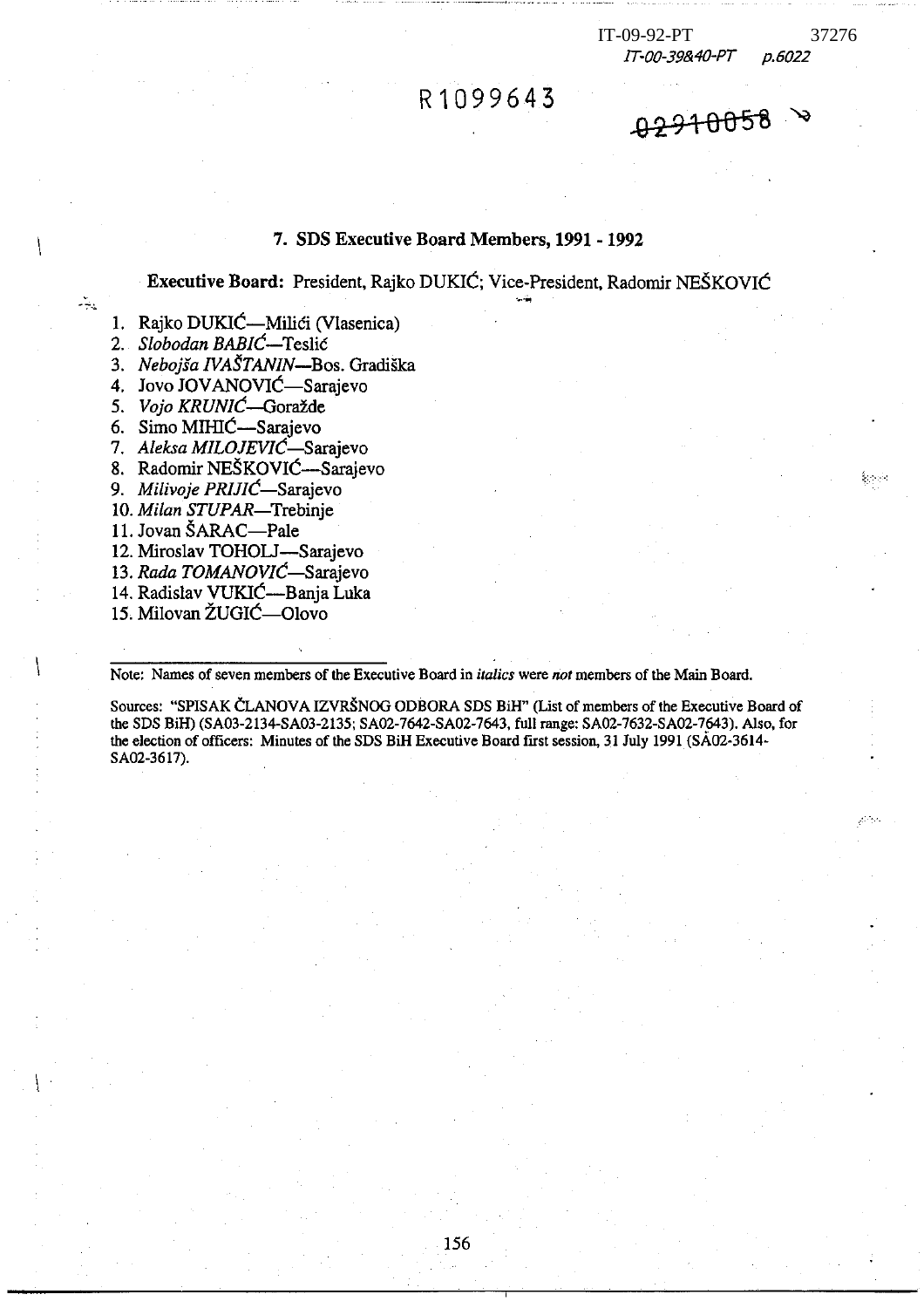

Key: The names of members of the SDS Main Board are underlined; former members of the Bosnian Serb Council of Ministers are marked with an asterisk (\*); the names of individuals who were also members of the National Assembly are indicated with a dot (\*).  $-$  = overlapping membership  $\rightarrow$  = command/control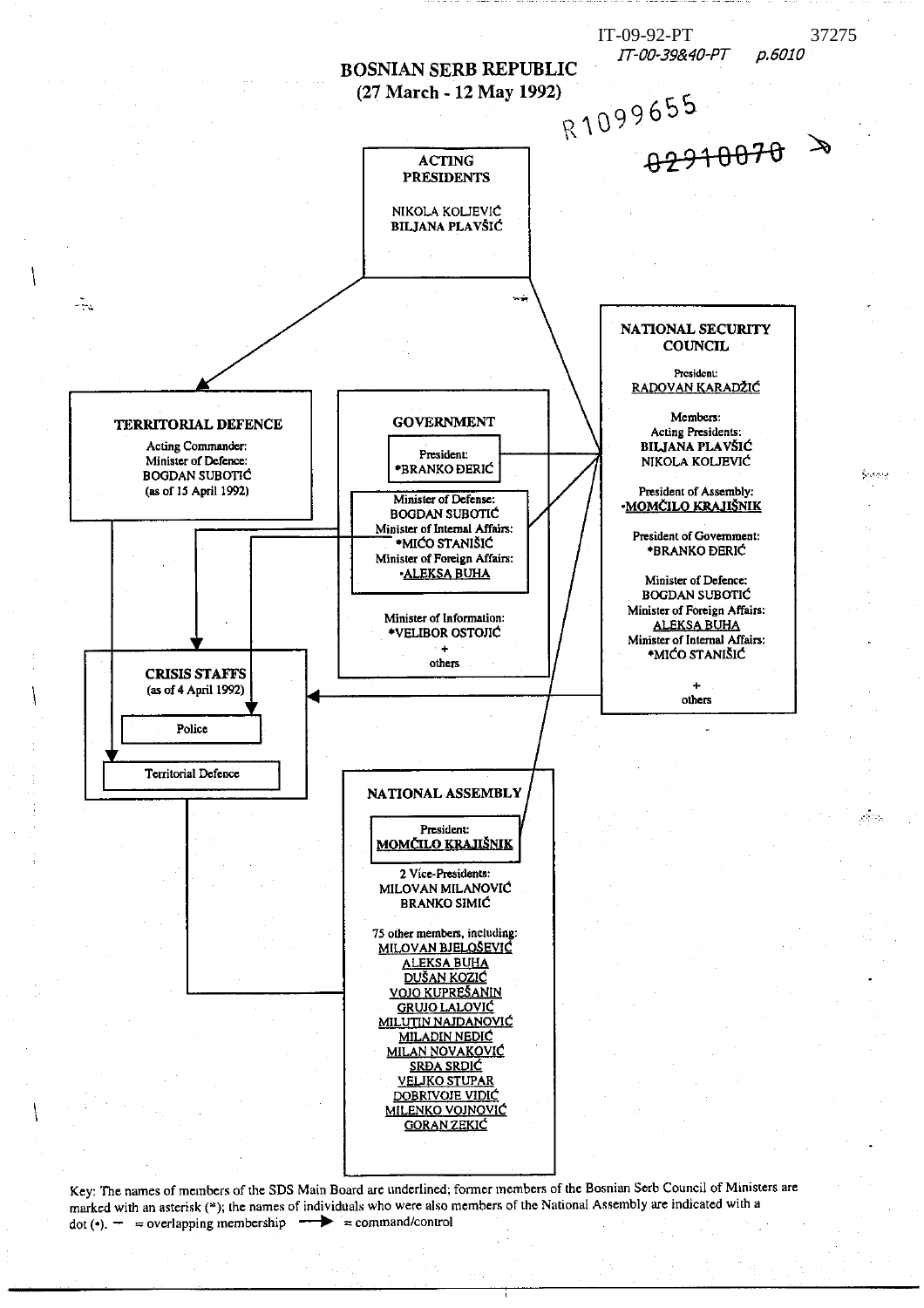

Key: The names of members of the SDS Main Board are underlined; former members of the Bosnian Serb Council of Ministers are marked with an asterisk (\*); the names of individuals who were also members of the National Assembly are indicated with a dot (\*).  $\mathbf{r} =$  overlapping  $=$  command/control membership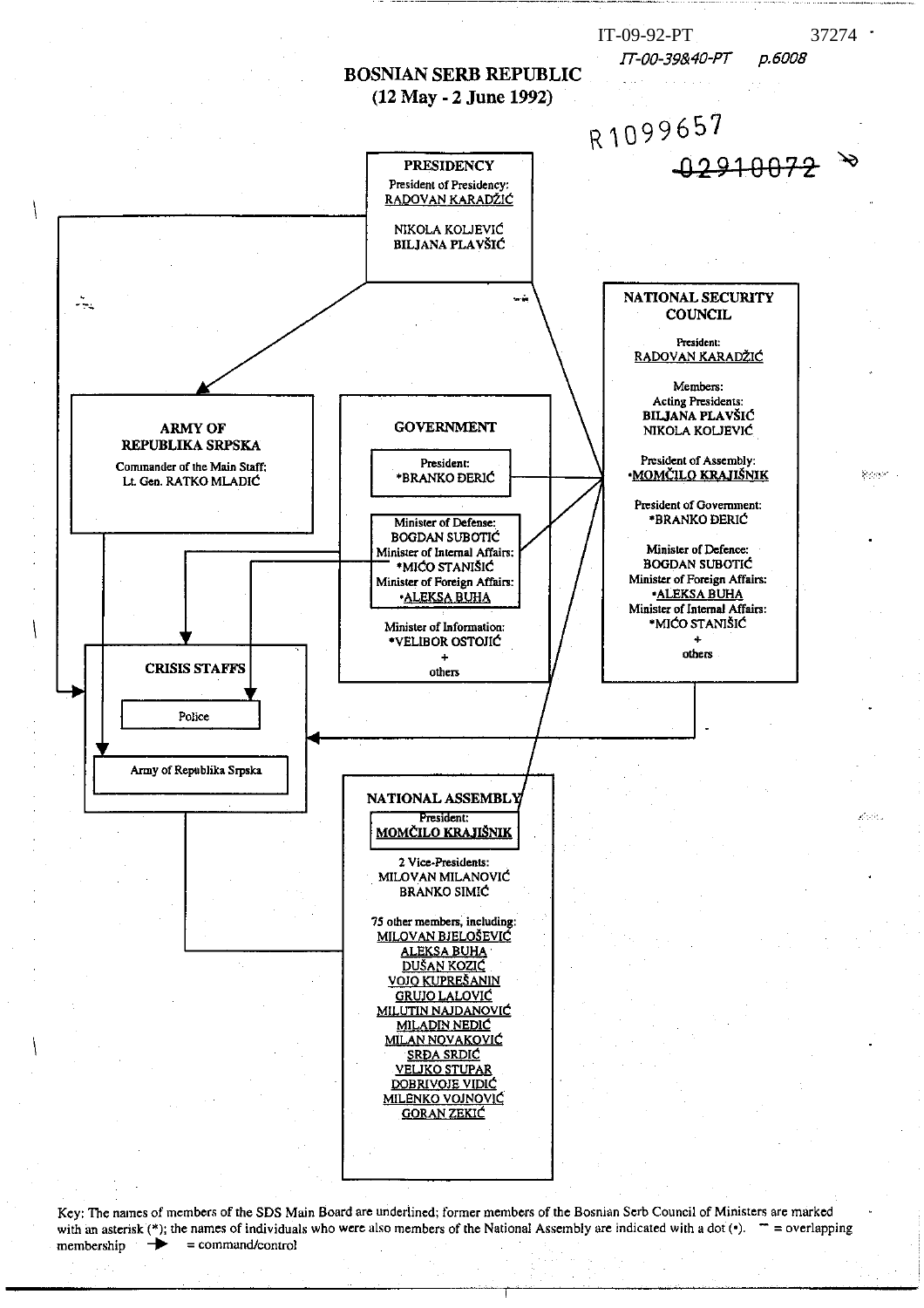

Key: The names of members of the SDS Main Board are underlined; former members of the Bosnian Serb Council of Ministers are marked with an asterisk (\*); the names of individuals who were also members of the National Assembly are indicated with a dot (\*). = overlapping membership  $\rightarrow$  = command/control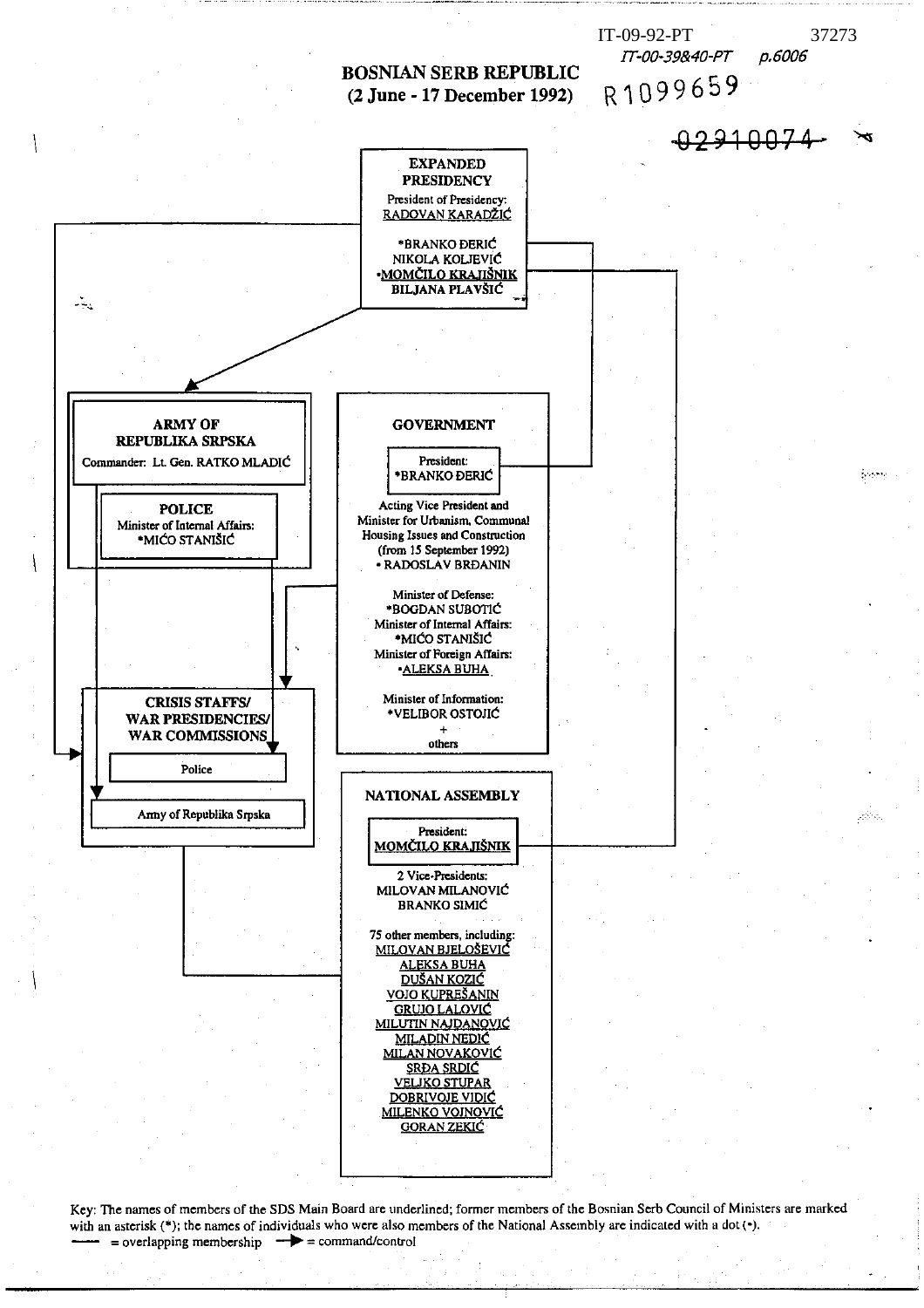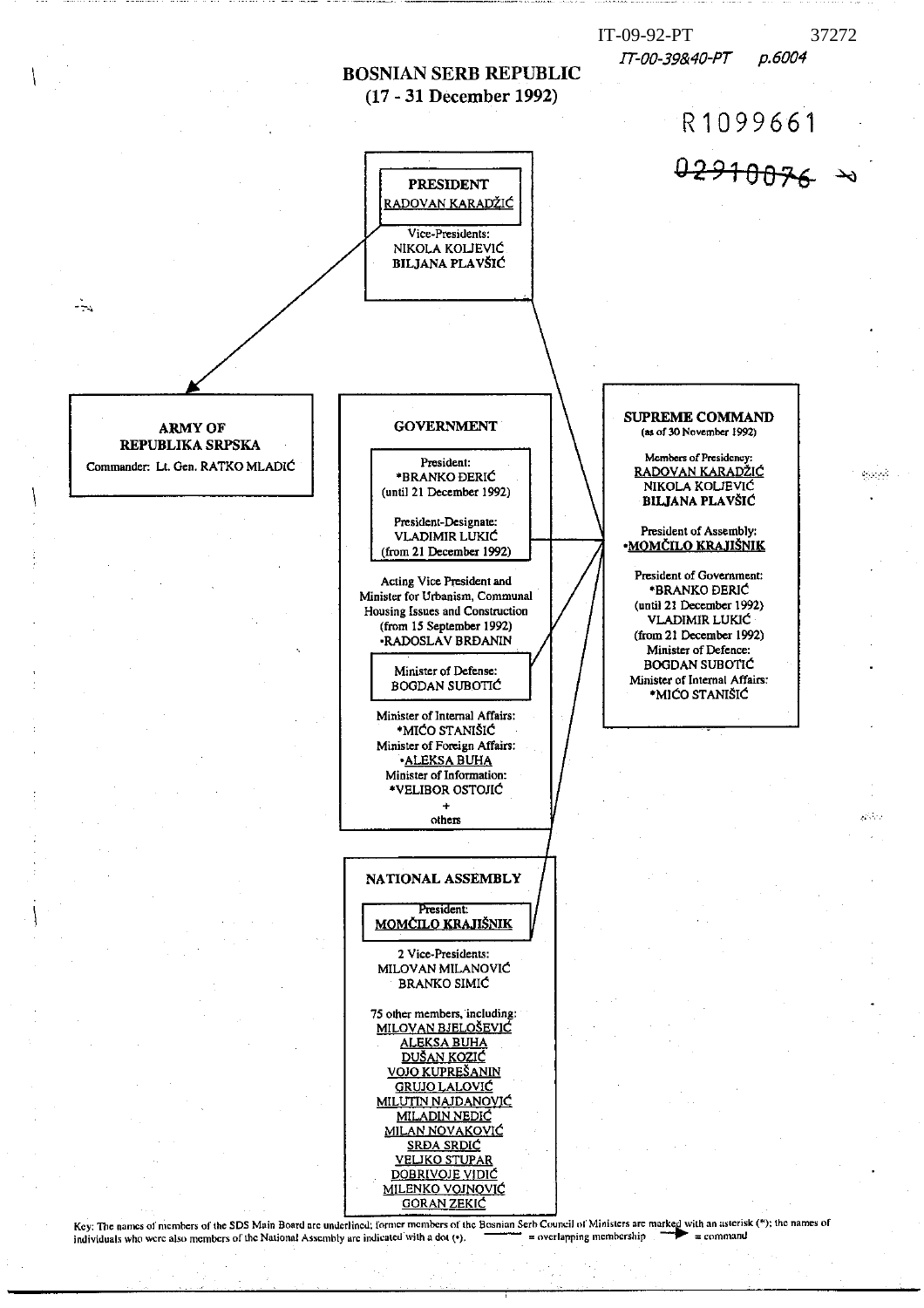$\frac{1}{2}$  ,  $\frac{1}{2}$ 

R1099649

<del>42910061</del>

## 12. Members of the Bosnian Serb Council of Ministers of 21 December 1991

| Office                                                      | Name **                    |
|-------------------------------------------------------------|----------------------------|
| President                                                   | Miodrag SIMOVIĆ            |
| President of the Government of SAO Eastern                  | Milorad BOJOVIĆ            |
| Herzegovina                                                 |                            |
| President of the Government of SAO Bosnian Andelko GRAHOVAC |                            |
| Krajina                                                     |                            |
| President of the Government of SAO                          | Drago BLAGOJEVIĆ           |
| Romanija                                                    |                            |
| President of the Government of SAO                          | Milivoje KIĆANOVIĆ         |
| Semberija                                                   |                            |
| President of the Government of SAO                          | Nikola PERIŠIĆ             |
| Northern Bosnia                                             |                            |
| Minister of Justice and Administration                      | Ranko NIKOLIĆ              |
| Minister of Internal Affairs                                | Dr. Vitomir ŽEPINIĆ        |
| Minister of National Defence                                | Ljubisav TERZIĆ            |
| Minister of Finance                                         | Momčilo PEJIĆ              |
| Minister of Agriculture, Forestry and                       | Dr. Milivoje NADAŽDIN      |
| Waterworks                                                  |                            |
| Minister of Information                                     | Velibor OSTOJIĆ            |
| Minister of Veterans and Military                           | David BALABAN              |
| Minister of the Economy                                     | Dr. Vladimir ZRELEC        |
| Minister of International Co-operation                      | Dr. Sava ĆEKLIĆ            |
| Minister of Education, Science, Culture and                 | Dr. Ljubomir ZUKOVIĆ       |
| <b>Physical Fitness</b>                                     |                            |
| Minister of Health, Labour and Social Affairs               | Dr. Tatjana STAROVIĆ-MEDAN |
| Minister of Planning and Environmental                      | Stevo BOROZAN              |
| Protection                                                  |                            |
| Minister of Transportation and                              | Nedeljko LAJIĆ             |
| Communications                                              |                            |
| Minister of Development                                     | Dr. Branko ĐERIĆ           |
| Minister without Portfolio                                  | Dr. Milorad SKOKO          |
| Minister without Portfolio                                  | Božidar ANTIC              |
| Minister without Portfolio                                  | Jovan ČIZMOVIĆ             |
| Minister without Portfolio                                  | Mićo STANIŠIĆ              |
|                                                             |                            |

Source: "ODLUKA O OBRAZOVANJU I IZBORU MINISTARSKOG SAVJETA SKUPŠTINE SRPSKOG NARODA U BOSNI I HERCEGOVINI" (Decision on the Formation and Selection of the Council of Ministers of the Assembly of the Serbian People in Bosnia and Herzegovina), No. 02-70/91, 21 December 1991, SGSNBiH, I, No. 1 (15 January 1992), 10 (0040-7988).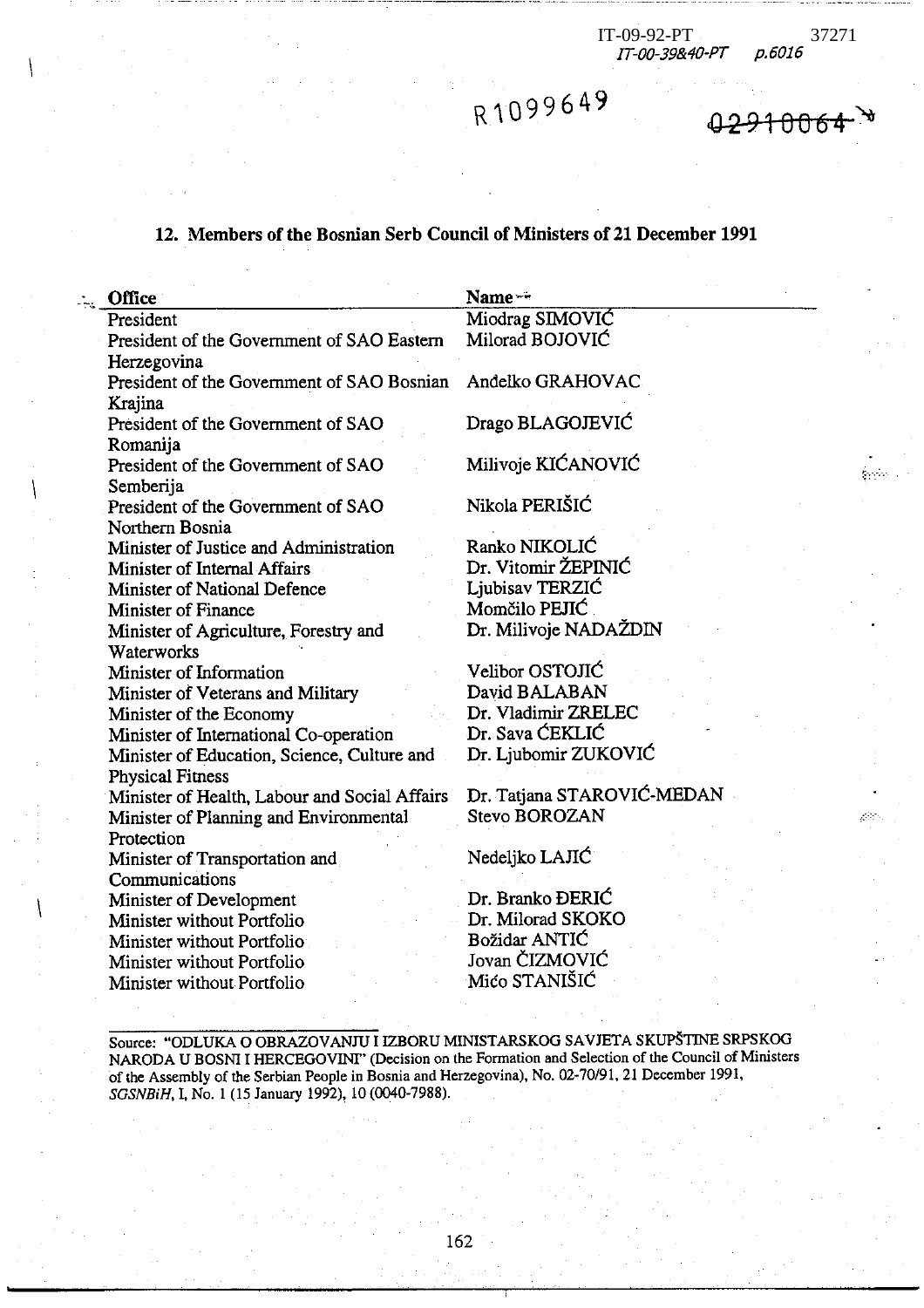IT-00-39&40-PT p.6001

 $02910079$ 

# R1099664

#### 20. Members of the Bosnian Serb Republic Government as of 12 May 1992

| <b>Name</b>                 | Office                                                 |
|-----------------------------|--------------------------------------------------------|
| Dr. Branko ĐERIĆ            | President                                              |
| Momčilo PEJIĆ               | Vice-President                                         |
| Prof. Dr. Aleksa BUHA       | Minister of Foreign Affairs                            |
| Mićo STANIŠIĆ               | Minister of Internal Affairs                           |
| Prof. Ljubomir ZUKOVIĆ      | Minister of Education, Culture, Physical Education and |
|                             | Religion                                               |
| Dr. Dragan KALINIĆ          | Minister of Health, Social Welfare and Family Issues   |
| Velibor OSTOJIĆ             | Minister of Information                                |
| Momčilo MANDIĆ              | Minister of Justice                                    |
| Dr. Aleksa MILOJEVIĆ        | Minister of Development and Spatial Planning           |
| Božidar ANTIC               | Minister of Economics                                  |
| Colonel Bogdan SUBOTIC      | Minister of Defence                                    |
| Petra MARKOVIĆ              | Minister of Finance                                    |
| Prof. Dr. Milivoje NADAŽDIN | Minister of Agriculture, Forestry and Waterworks       |
| Nedeljko LAJIĆ              | Minister of Transport and Communications               |

undeki

Note: It appears that two ministries, as prescribed in the RS Law on the Government and the Law on Ministries, have been merged into one ministry. Instead of having a Minister of Development, Science and Technology and a Minister of Spatial Planning, Construction and Environment, a Minister of Development and Spatial Planning was appointed. Furthermore, on the basis of the Government Act, the Presidents of the Executive Organs of the SAOs were to be ex officio members of the government. However, in the available minutes of Government sessions, there is no indication that they actually attended government sessions.

Sources: Minutes of 12<sup>th</sup> National Assembly session (SA01-1122-SA01-1168); Minutes of the 13<sup>th</sup> National Assembly session (SA01-1109-SA01-1121); Minutes of the 14<sup>th</sup> National Assembly session (0090-8340-0090-8381); Minutes of 16<sup>th</sup> Assembly session (0084-7711-0084-7761); MILETOVIC, STEFANOVIC and MIHAJLOVIĆ, Ko je ko u Republici Srpskoj (Who's Who in Republika Srpska), Belgrade, 1995, pp. 127-128 (0091-2792-0091-2856 at 0091-2854-0091-2855).

177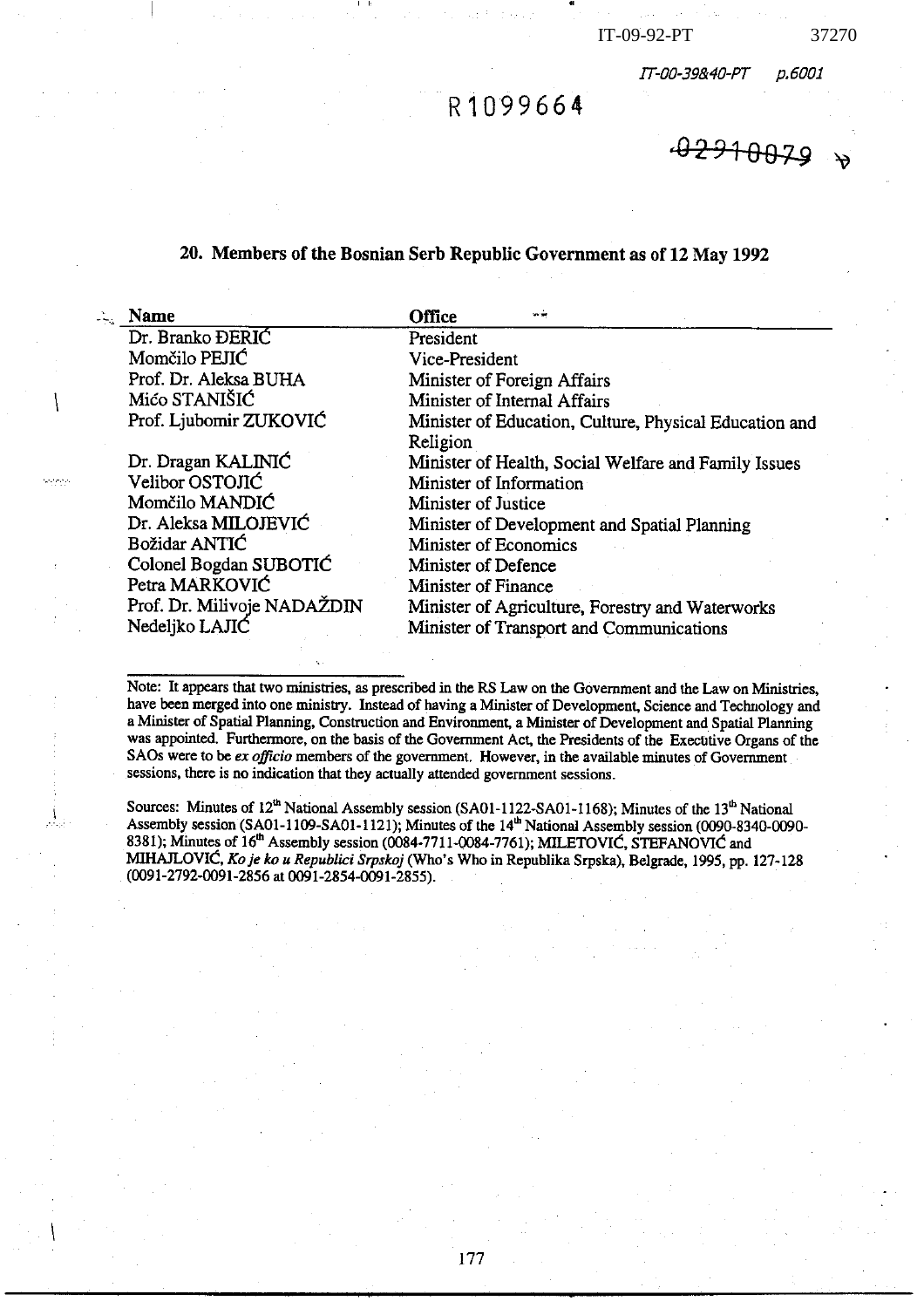p.6027

37269

R1099638

IT-00-39&40-PT

 $02910053$ 

## 4. SDS and Other Deputies in the Bosnian Serb Assembly, 1991 - 1992

from the SRBiH Chamber of Municipalities

## **SDS**

فيجرم

وورده

Nikola ERCEG--Banja Luka Dragoljub MIČIĆ--Bijeljina Miloš LERO--Bileća Slobodan BIJELIĆ--Bosanska Dubica Branko GRBIĆ--Bosanska Gradiška Duško ZELJKOVIĆ--Bosanska Grahovo Momir GAKOVIĆ--Bosanski Novi Dragan MILANOVIĆ--Bosanski Petrovac Duško PEJOVIĆ--Čajniče Radoslav BRĐANIN--Čelinac Milan NINKOVIĆ--Doboj Vojin BUCALO--Drvar Petko ČANČAR--Foča Vlado KOVAČEVIĆ--Gacko Savo CORDA--Glamoč Momir TOŠIĆ--Han Pijesak Liubo BOSILJČIĆ-Ilidža Trifko RADIĆ -- Ilijaš Grujo LALOVIĆ--Kalinovik Rajko KALABIĆ--Ključ Nedeliko ĐEKANOVIĆ--Kotor Varoš Marinko KONTIĆ--Kupres Zlatko KELEČEVIĆ--Laktaši Dragomir KEROVIĆ--Lopare Dušan KOZIĆ--Ljubinje Milan MALIDŽA--Mrkonjić Grad Nenad VESELINOVIC--Pale Dobrivoje VIDIĆ--Prnjavor Dobrislav MILINKOVIĆ--Rudo Nedeljko RAŠULA--Sanski Most Slavko GLAMOČIĆ--Skender Vakuf Marko SIMIĆ--Sokolac Ostoja OLJAČA--Srbac Ilija NEĐIĆ--Šekovići Stevan MEDIĆ--Šipovo Boško MIŠIĆ--Teslić Mirko MIJATOVIĆ--Trebinje Nedo GAVRIC--Ugljevik

#### **SPO**

Momčilo GOLIJANIN--Nevesinje

#### from the SRBiH Chamber of Citizens

**SDS** 

Gavro BOGIC--Banja Luka Dragan ĐURIĆ--Banja Luka Anđelko GRAHOVAC--Banja Luka Rajko KASAGIC--Banja Luka Vojo KUPREŠANIN--Banja Luka Dr. Milorad KUZMANOVIĆ--- B. Luka Dr. Milovan MILANOVIĆ--Bania Luka Pantelija MILOVANOVIĆ--Banja Luka Srđa SRDIĆ--Banja Luka Veljko STUPAR--Banja Luka Svetozar TIMARAC--Banja Luka Miroslav VJEŠTICA--Bihać Milan ZORIĆ--Bihać Milovan BJELOŠEVIĆ--Doboj Dr. Miodrag JOLDIĆ--Doboj Savo KNEŽEVIĆ--Doboj Mladenko VASILJEVIĆ--Doboj Petar SUBAŠIĆ--Banja Luka Branko SIMIĆ--Mostar Radovan SPREMO--Mostar Aleksa BUHA--Sarajevo Momčilo KRAJIŠNIK--Sarajevo Vojislav MAKSIMOVIĆ--Sarajevo Dr. Mitar MILJANOVIĆ--Sarajevo Dr. Milutin NAJDANOVIĆ--Sarajevo Milan TRBOJEVIĆ--Sarajevo Jovo MIJATOVIĆ--Tuzla Miladin NEDIC--Tuzla Milan NOVAKOVIĆ--Tuzla Milan TEŠIĆ--Tuzla Dr. Milenko VOJINOVIĆ--Tuzla Goran ZEKIĆ--Tuzla Nikola KISIN--Zenica Dušan UROŠEVIĆ--Zenica

Independents Goran POPOVIĆ--Banja Luka Nikola PERIĆ--Gradačac Milorad DODIK--Laktaši Dragan KALINIĆ--Sarajevo Momčilo MIČIĆ--Tuzla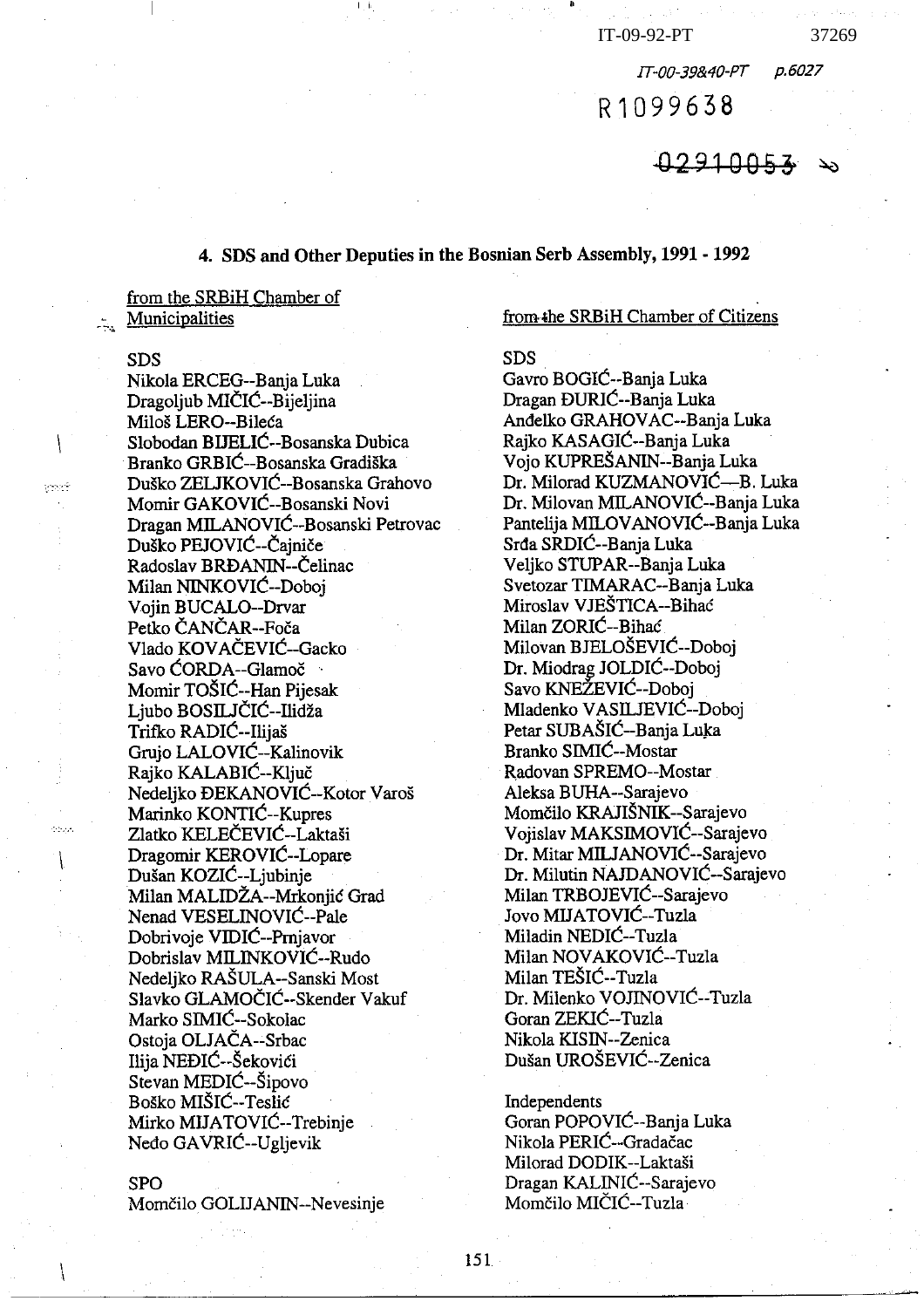IT-00-39&40-PT

IT-09-92-PT

R1099639

37268

 $\mathcal{O}(k)$ 

p.6026

Note: The names are arranged by chamber of the Assembly of the SRBiH to which the deputy was elected in 1990 and within each chamber according to the alphabetical order of the name of the municipality from which the deputy was elected in the case of the Chamber of Municipalities or of the electoral district in the case of the Chamber of Citizens. All except six of the seventy-eight (thirty-nine in each chamber) deputies listed were members of the SDS BiH. As noted on the list, one of those six was a member of the Serbian Movement of Renewal and the other five were independents.

02910054

Sources: for the Chamber of Municipalities--"POSLANICI VIJEĆA OPŠTINA SKUPŠTINE SRBiH-SDS-" (Deputies of the Chamber of Municipalities of the Assembly of the SRBiH--SDS), n.d. (SA02-7632-SA02-7633; full range: SA02-7632-SA02-7643); "POSLANICI VIJEĆA OPŠTINA U SKUPŠTINI BOSNE I HERCEGOVINE" (Deputies of the Chamber of Municipalities in the Assembly of Bosnia and Herzegovina), n.d. (SA02-7830-SA02-7831; full range: SA02-7810-SA02-7831); and "VIJECE OPŠTINA SKUPŠTINE SRBiH" (Chamber of Municipalities of the Assembly of the SRBiH), n.d. (SA04-5338-SA04-5340); "IZVJEŠTAJ" (Report) 706/90, 12 December 1990, SLSRBiH, No. 42, (19 December 1990), 1245-63 (0049-7407-0049-7419);

for the Chamber of Citizens--"SRPSKA DEMOKRATSKA STRANKA" (Serbian Democratic Party), n.d. (SA01-3684-SA01-3687; full range: SA01-3680-SA01-3687); and "VIJECE OPŠTINA SKUPŠTINE SRBiH" (Chamber of Municipalities of the Assembly of the SRBiH), n.d. (SA04-5338-SA04-5340), which also contains the names of members of the Chamber of Citizens; "IZVJEŠTAJ", (Report) 705/90, 12 December 1990, SLSRBiH, No. 42 (19 December 1990), 1242-45 (0049-7407-0049-7419);

for the Assembly of the Serbian People itself--list in speech by Momčilo KRAJIŠNIK, n.d., (SA04-6957-SA04-6963, partial English translation 0037-3162-0037-3163); this list is incomplete however and contains only seventy-five names.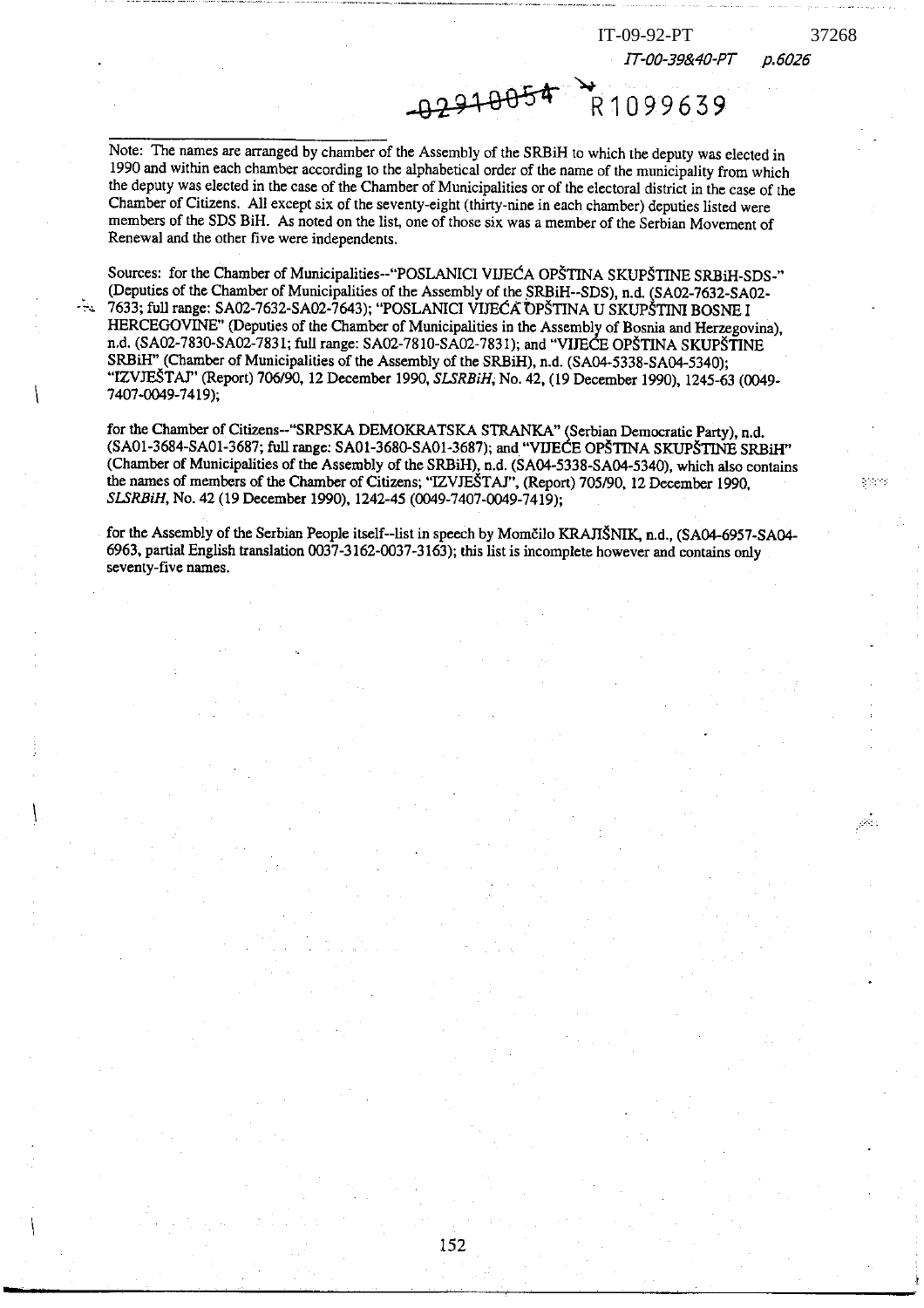## THE INTERNATIONAL CRIMINAL TRIBUNAL FOR THE FORMER YUGOSLAVIA

IT-09-92-PT

THE PROSECUTOR

v.

Ratko MLADIĆ

Public with Public Annexes A-C and Confidential Annex D

A N N E X F

## T O

## PROSECUTION PRE-TRIAL BRIEF

G L O S S A R Y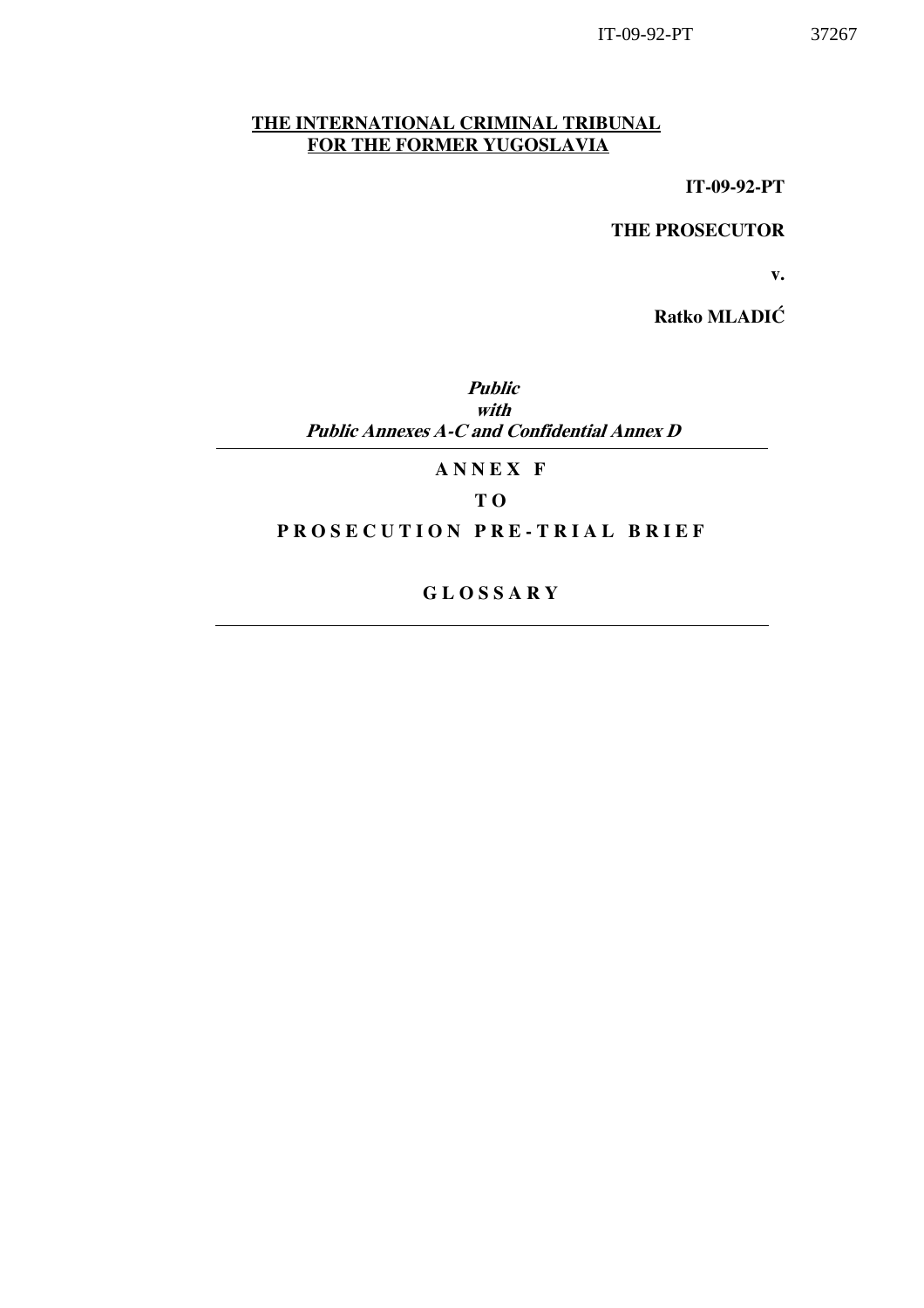L,

## ANNEX F

## List of Abbreviations and Authorities (Glossary)

| <b>Abbreviation</b> | <b>Full citation</b>                                     |
|---------------------|----------------------------------------------------------|
| Indictment          | Prosecutor v. Ratko Mladić, Case No. IT-09-92-PT, Fourth |
|                     | Amended Indictment, 16 December 2012                     |

## **ICTY** authorities

| <b>ICTY Decisions and Judgements</b> |                                                                                                            |
|--------------------------------------|------------------------------------------------------------------------------------------------------------|
| <b>Abbreviation</b>                  | <b>Full citation</b>                                                                                       |
| Aleksovski AJ                        | Prosecutor v. Zlatko Aleksovski, Case No. IT-95-14/1-A,                                                    |
|                                      | App.Ch., Judgement, 24 March 2000                                                                          |
| Alekovski TJ                         | Prosecutor v. Zlatko Aleksovski, Case No. IT-95-14/1-T, T.Ch.,                                             |
|                                      | Judgment, 25 June 1999                                                                                     |
| Blaškić AJ                           | Prosecutor v. Tihomir Blaškić, Case No. IT-95-14-A, App.Ch.,                                               |
|                                      | Judgement, 29 July 2004                                                                                    |
| Blaškić TJ                           | Prosecutor v. Tihomir Blaškić, Case No. IT-95-14-T, T.Ch.,                                                 |
|                                      | Judgment, 3 March 2000                                                                                     |
| Brdanin AJ                           | Prosecutor v. Radoslav Brđanin, Case No. IT-99-36-A,                                                       |
|                                      | App.Ch., Judgement, 3 April 2007                                                                           |
| <b>Brdanin TJ</b>                    | Prosecutor v. Radoslav Brđanin, Case No. IT-99-36-T, T.Ch.,                                                |
|                                      | Judgement, 1 September 2004                                                                                |
| Čelebići AJ                          | Prosecutor v. Zejnil Delalić, Zdravko Mucić, Hazim Delić &                                                 |
|                                      | Esad Landžo, Case No. IT-96-21-A, App.Ch., Judgement, 20                                                   |
|                                      | February 2001                                                                                              |
| Delić TJ                             | Prosecutor v. Rasim Delić, Case No. IT-04-83-T, T.Ch.,                                                     |
|                                      | Judgement, 15 September 2008                                                                               |
| DMilošević TJ                        | Prosecutor v. Dragomir Milošević, Case No. IT-98-29/1-T,                                                   |
|                                      | T.Ch., Judgement, 12 December 2007                                                                         |
| Furundžija TJ                        | Prosecutor v. Anto Furundžija, Case No. IT-95-17/1-T, T.Ch.,                                               |
|                                      | Judgement, 10 December 1998                                                                                |
| Hadžihasanović AJ                    | Prosecutor v. Enver Hadzihasanovic & Amir Kubura, Case No.                                                 |
|                                      | IT-01-47-A, App.Ch. Judgement, 22 April 2008                                                               |
| Halilović AJ                         | Prosecutor v. Sefer Halilović, Case No. IT-01-48-A, App.Ch.,                                               |
| Kordić AJ                            | Judgement, 16 October 2007                                                                                 |
|                                      | Prosecutor v. Dario Kordić & Mario Čerkez, Case No. IT-95-                                                 |
| Kordić TJ                            | 14/2-A, App.Ch., Judgement, 17 December 2004<br>Prosecutor v. Dario Kordić & Mario Čerkez, Case No. IT-95- |
|                                      |                                                                                                            |
| Krstić AJ                            | 14/2-T, T.Ch., Judgement, 26 February 2001<br>Prosecutor v. Radislav Krstić, Case No. IT-98-33-A, App.Ch., |
|                                      | Judgement, 19 April 2004                                                                                   |
|                                      |                                                                                                            |
| Krstić TJ                            | Prosecutor v. Radislav Krstić, Case No. IT-98-33-T, T.Ch.,                                                 |
|                                      | Judgement, 2 August 2001                                                                                   |
| Kvočka TJ                            | Prosecutor v. Miroslav Kvočka, Milojica Kos, Mlado Radić,                                                  |
|                                      | Zoran Žigić & Dragoljub Prcać, Case No. IT-98-30/1-T,                                                      |
|                                      | T.Ch., Judgement, 2 November 2001                                                                          |
|                                      |                                                                                                            |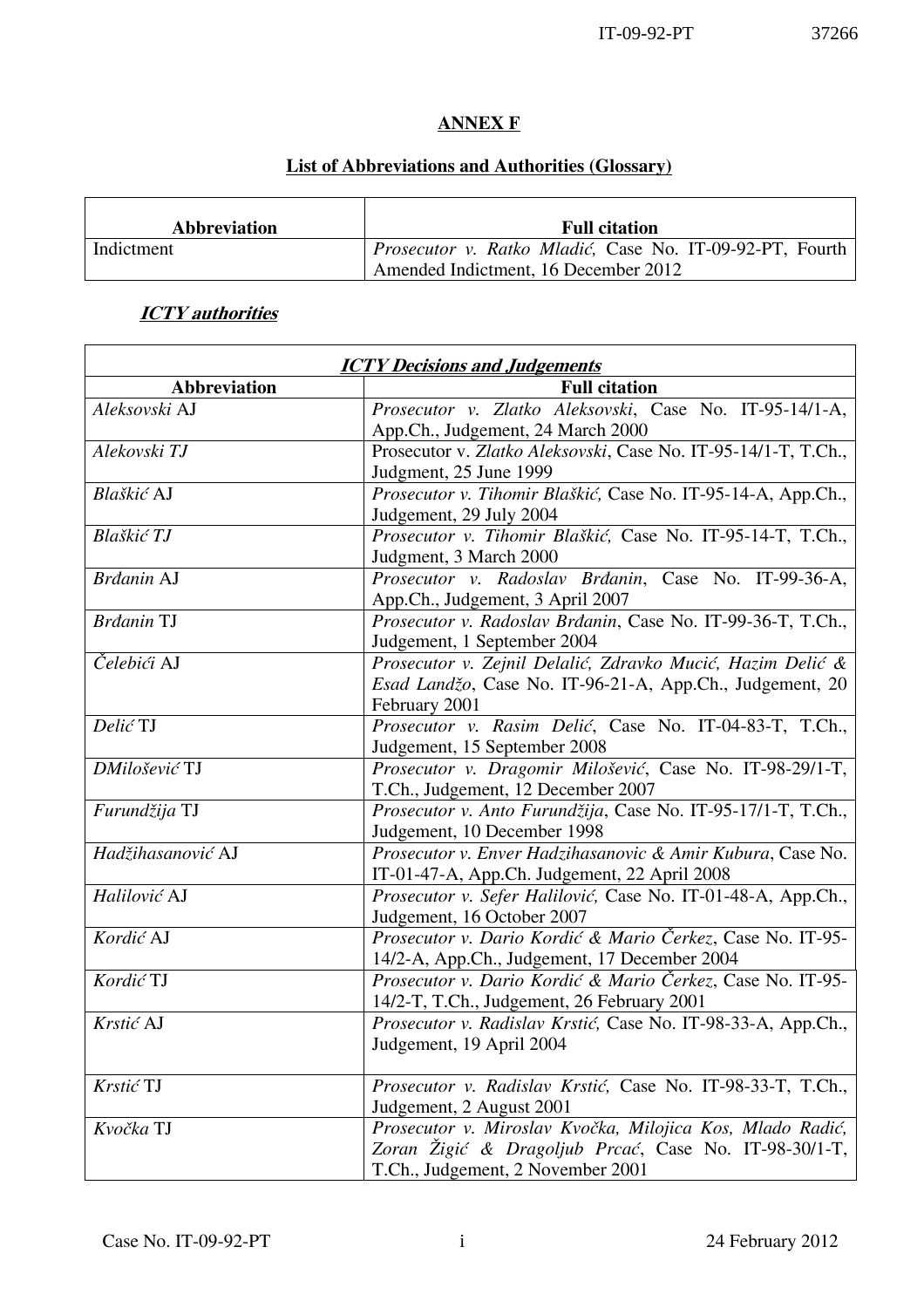| <b>ICTY Decisions and Judgements</b>        |                                                               |  |
|---------------------------------------------|---------------------------------------------------------------|--|
| <b>Abbreviation</b><br><b>Full citation</b> |                                                               |  |
| Milutinović TJ                              | Prosecutor v. Milan Milutinović, Nikola Šainović, Dragoljub   |  |
|                                             | Ojdanić, Nebošja Pavković, Vladimir Lazarević & Sreten        |  |
|                                             | Lukić, Case No. IT-05-87-T, T.Ch., Judgement, 26 February     |  |
|                                             | 2009                                                          |  |
| Stakić AJ                                   | Prosecutor v. Milomir Stakić, Case No. IT-97-24-A, App. Ch.,  |  |
|                                             | Judgement, 22 March 2006                                      |  |
| <i>Strugar</i> TJ                           | Prosecutor v. Pavle Strugar, Case No. IT-01-42-T, T.Ch.,      |  |
|                                             | Judgement, 31 January 2005                                    |  |
| Vasiljević AJ                               | Prosecutor v. Mitar Vasiljević, Case No. IT-98-32-A, App.Ch., |  |
|                                             | Judgement, 25 February 2004                                   |  |

# **ICTR** authorities

| Abbreviation | <b>Full citation</b>                                          |
|--------------|---------------------------------------------------------------|
| Akayesu TJ   | <i>Prosecutor v. Jean-Paul Akayesu, Case No. ICTR-96-4-T,</i> |
|              | T.Ch., Judgement, 2 September 1998                            |

## **Abbreviations**

| <b>Abbreviations</b>                        |                                                              |  |
|---------------------------------------------|--------------------------------------------------------------|--|
| <b>Abbreviation</b><br><b>Full citation</b> |                                                              |  |
| <b>ABiH</b>                                 | Army of Bosnia and Herzegovina (Armija Bosne I               |  |
|                                             | Hercegovine)                                                 |  |
| <b>AOR</b>                                  | Area of Responsibility                                       |  |
| <b>ARK</b>                                  | Autonomous Region of Krajina (Automna Regija Krajina)        |  |
| Assembly                                    | Assembly of the Serbian People of Bosnia-Herzegovina (later  |  |
|                                             | National Assembly of Republika Srpska)                       |  |
| AT.                                         | <b>Appeals Transcript</b>                                    |  |
| <b>BiH</b>                                  | Socialist Federal Republic of Bosnia and Herzegovina (later, |  |
|                                             | Republic of Bosnia and Herzegovina). Also abbreviated as     |  |
|                                             | SRBH, or BH in documents                                     |  |
| <b>BSL</b>                                  | Bosnian Serb Leadership                                      |  |
| Croatia                                     | Republic of Croatia                                          |  |
| CSB                                         | Regional Security Services Centre (Centar Službi             |  |
|                                             | Bezbjednosti)                                                |  |
| <b>DK</b>                                   | Drina Corps of the VRS                                       |  |
| <b>FREBATT</b>                              | <b>French Battalion</b>                                      |  |
| <b>FRY</b>                                  | Federal Republic of Yugoslavia                               |  |
| GŠVRS                                       | Main Staff of the Army of the Republika Srpska (Glavni Štab  |  |
|                                             | Vojske Republike Srpske)                                     |  |
| <b>HK</b>                                   | Herzegovina Corps of the VRS                                 |  |
| <b>IBK</b>                                  | East Bosnia Corps of the VRS                                 |  |
| <b>JCE</b>                                  | Joint Criminal Enterprise                                    |  |
| <b>JNA</b>                                  | Yugoslav People's Army (Jugoslovenska Narodna Armija)        |  |
| <b>MUP</b>                                  | Ministry of Internal Affairs (Ministarstvo Unutrašnjih       |  |
|                                             | Poslova)                                                     |  |
| <b>NATO</b>                                 | North Atlantic Treaty Organization                           |  |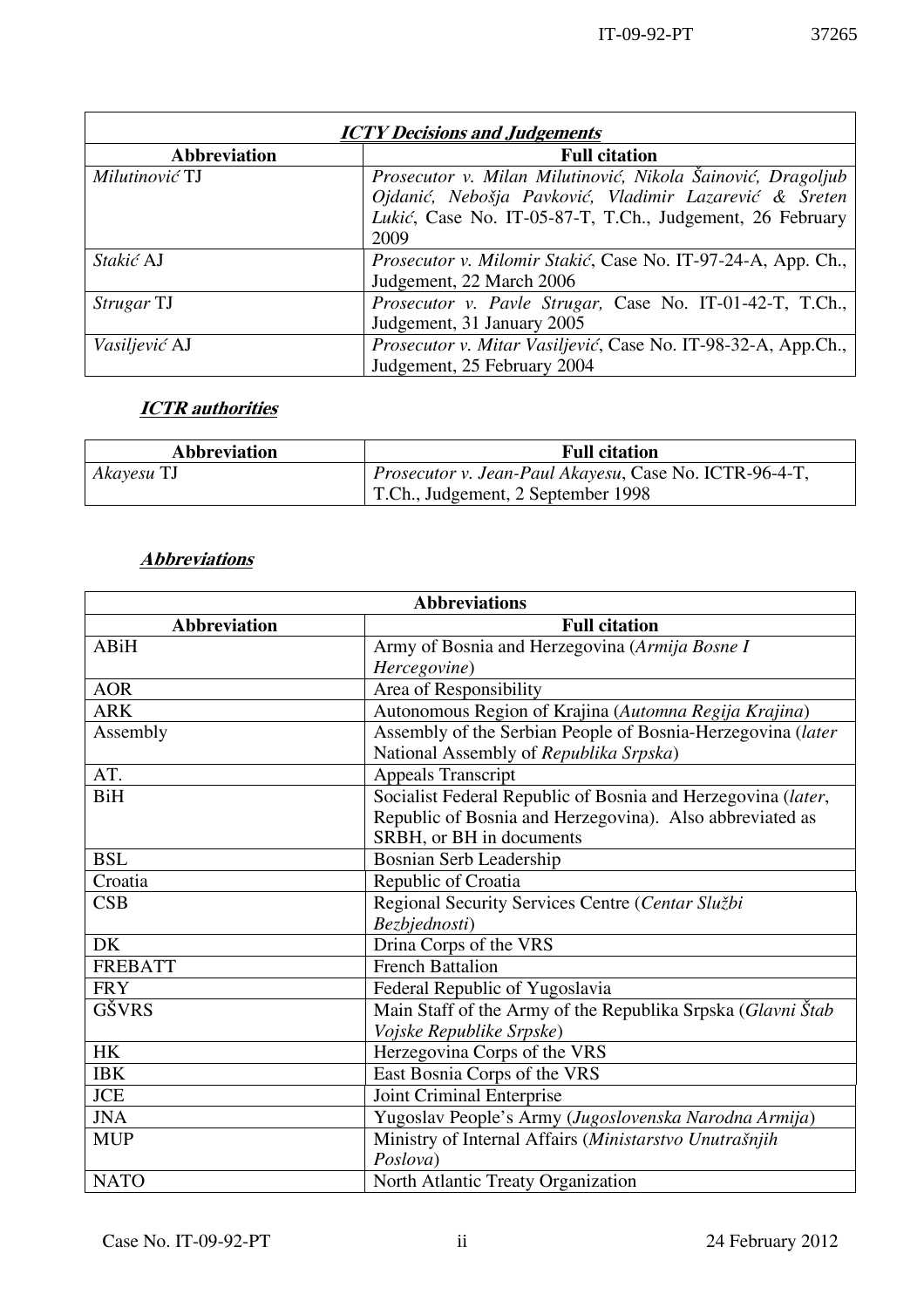| <b>Abbreviations</b>               |                                                                        |  |
|------------------------------------|------------------------------------------------------------------------|--|
| Abbreviation                       | <b>Full citation</b>                                                   |  |
| <b>KP</b> Dom                      | Penal and Correctional Facility (Kazneno-popravni dom)                 |  |
| <b>OG</b>                          | <b>Operational Group</b>                                               |  |
| <b>PAF</b>                         | Proposed Adjudicated Fact                                              |  |
| p.                                 | Page                                                                   |  |
| pp.                                | Pages                                                                  |  |
| Presidency                         | The collective RS Presidency, including the National Security          |  |
|                                    | Council (SNB) (27 March 1992 - 12 May 1992), the three                 |  |
|                                    | member Presidency (12 May 1992 - 2 June 1992), and the                 |  |
|                                    | expanded War Presidency (2 June 1992 - 17 December 1992)               |  |
| <b>RS</b>                          | Serbian Republic of Bosnia and Herzegovina; on 12 August               |  |
|                                    | 1992, name was officially changed to Republika Srpska. Also            |  |
|                                    | referred to as SerRBiH                                                 |  |
| <b>RSK</b>                         | Republic of Serbian Krajina (Republika Srpska Krajina)                 |  |
| SAO                                | Serbian Autonomous Region (Srpska Autonomna Oblast)                    |  |
| <b>SDB</b>                         | State Security Service (Služba Državne Bezbjednosti)                   |  |
| <b>SDS</b>                         | Serbian Democratic Party (Srpske Demokratska Stranka)                  |  |
| Šešeljevci                         | ŠEŠELJ's men, paramilitary formation                                   |  |
| <b>SJB</b>                         | Local police station                                                   |  |
| <b>SNB</b>                         | National Security Council (Savjet za Nacionalnu Bezbjednost)           |  |
| SOS                                | Serbian Defence Forces, paramilitary formation (Srpske                 |  |
|                                    | Odbrambene Snage)                                                      |  |
| <b>SRK</b>                         | Sarajevo-Romanija Corps of the VRS (Sarajevo-Romanija                  |  |
|                                    | Korpus)                                                                |  |
| <b>SRS</b>                         | Serbian Radical Party (Srpska Radikalna Stranka)                       |  |
| <b>Statute</b>                     | Statute of the International Criminal Tribunal for the Former          |  |
|                                    | Yugoslavia established by Security Council Resolution 827              |  |
|                                    | (1993)                                                                 |  |
| T.<br><b>TG</b>                    | <b>Trial Transcript</b>                                                |  |
|                                    | <b>Tactical Group</b>                                                  |  |
| <b>TO</b>                          | Territorial Defence (Teritorijalna Odbrana)                            |  |
| <b>UN</b>                          | <b>United Nations</b>                                                  |  |
| <b>UNPROFOR</b>                    | <b>United Nations Protection Forces</b>                                |  |
| <b>UNMO</b>                        | <b>United Nations Military Observers</b>                               |  |
| VJ                                 | Army of the Federal Republic of Yugoslavia (this came into             |  |
|                                    | existence after the JNA in BiH became the VRS) (Vojska<br>Jugoslavije) |  |
| <b>VRS</b>                         |                                                                        |  |
|                                    | Army of the Serbian Republic of Bosnia and Herzegovina later           |  |
|                                    | named the Army of the Republika Srpska or VRS                          |  |
| <b>VRS Combat Readiness Report</b> | VRS Main Staff Analysis of the Combat Readiness and                    |  |
|                                    | Activities of the VRS in 1992, approved and signed by                  |  |
|                                    | <b>MLADIĆ</b>                                                          |  |
| 1KK                                | First Krajina Corps of the VRS                                         |  |
| 2KK                                | Second Krajina Corps of the VRS                                        |  |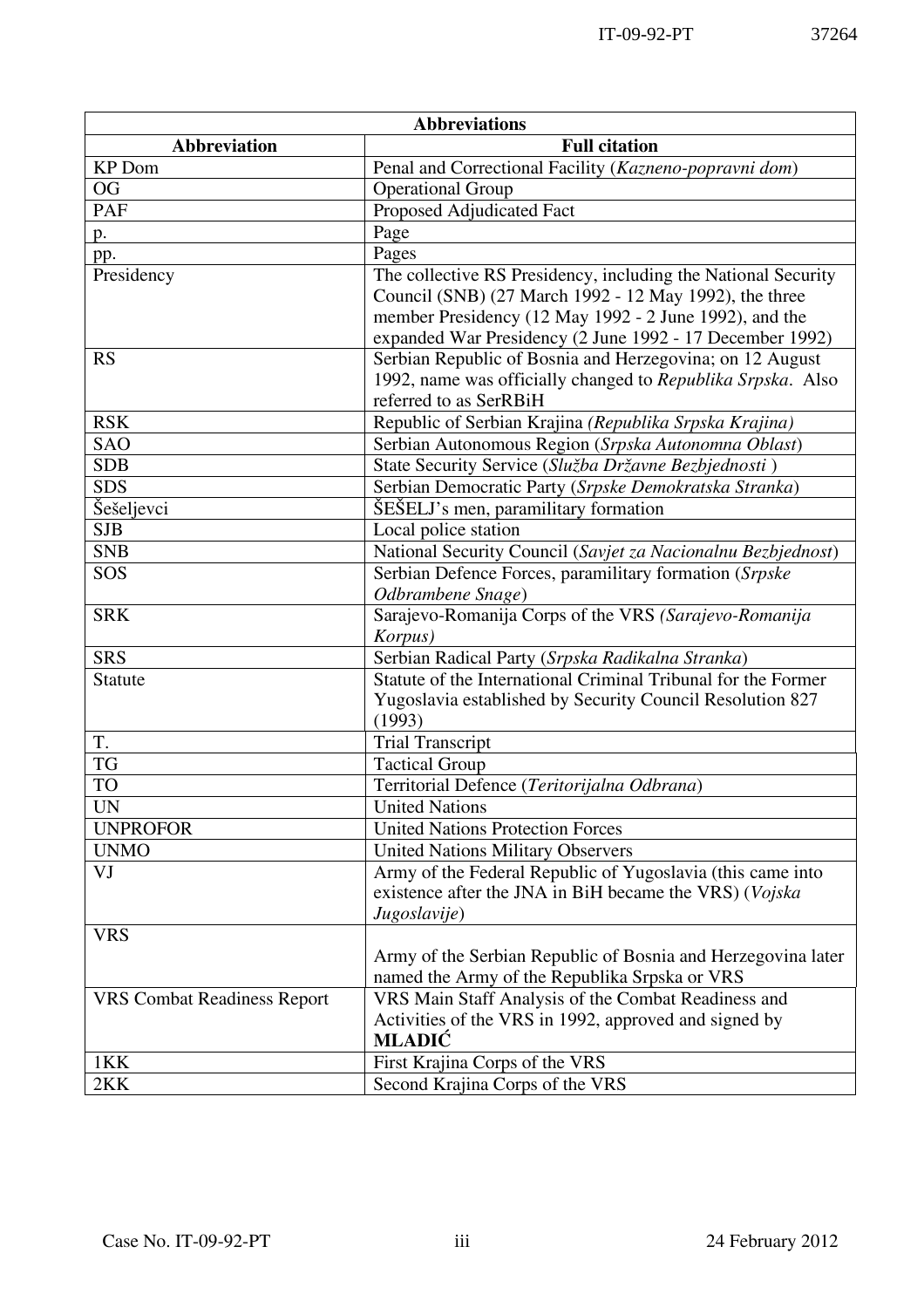# Index of Names, Titles and Roles

| <b>Index of Names, Titles and Roles</b> |                                                                                                                                                                                                                                     |  |
|-----------------------------------------|-------------------------------------------------------------------------------------------------------------------------------------------------------------------------------------------------------------------------------------|--|
| <b>Name</b>                             | <b>Title</b>                                                                                                                                                                                                                        |  |
| Ratko ADŽIĆ                             | President of the Assembly (i.e. mayor) of the municipality of<br>Ilijaš; "Commander" of the Ilijaš Crisis Staff; President of the<br>Ilijaš War Commission; Commander of the 1 <sup>st</sup> Serbian Ilijaš<br><b>Brigade</b>       |  |
| Lt Col Svetozar ANDRIC                  | Commander 1 <sup>st</sup> Birać/Šekovići Bde<br>Chief of Staff, Drina Corps                                                                                                                                                         |  |
| Col Ljubiša BEARA                       | Chief of Security, VRS Main Staff                                                                                                                                                                                                   |  |
| Col Vidoje BLAGOJEVIĆ                   | 1 <sup>st</sup> Bratunac Light Infantry Bde, Commander                                                                                                                                                                              |  |
| Lt Col Ljubiša BOROVČANIN               | RS MUP Special Police Commander                                                                                                                                                                                                     |  |
| Radoslav BRĐANIN                        | First Vice-President of the Ark Assembly; President of the<br>ARK Crisis Staff; Acting Deputy Prime Minister for<br>Production; Minister for Construction, Traffic and Utilities;<br>Acting Vice-President of the Government of RS. |  |
| Col Slobodan CEROVIĆ                    | Assistant Commander for Moral Guidance and Legal Affairs,<br>Drina Corps                                                                                                                                                            |  |
| Mr Miroslav DERONJIĆ                    | Civilian Commissioner for Srebrenica                                                                                                                                                                                                |  |
| Lt Col Gen Đorđe ĐUKIĆ                  | Assistant Commander for Rear Services, VRS Main Staff                                                                                                                                                                               |  |
| Maj Radomir FURTULA                     | 5 <sup>th</sup> Višegrad-Goražde Bde Commander                                                                                                                                                                                      |  |
| Gen Stanislav GALIĆ                     | <b>SRK Commander</b>                                                                                                                                                                                                                |  |
| Lt Col Gen Milan GVERO                  | Assistant Commander for Moral, Religion and Legal Affairs                                                                                                                                                                           |  |
| Col Dragutin ILIĆ                       | <b>IBK</b> Commander                                                                                                                                                                                                                |  |
| Col Radoslav JANKOVIĆ                   | Intelligence Department, VRS Main Staff                                                                                                                                                                                             |  |
| Lt Gen Bernard JANVIER                  | Theatre Force Commander of the United Nations Peace Forces<br>in the former Yugoslavia                                                                                                                                              |  |
| Maj Dragan (Ljubomira) JOKIĆ            | Chief of Staff for Engineering, 1st Zvornik Infantry Bde                                                                                                                                                                            |  |
| Radovan KARADŽIĆ                        | <b>RS</b> President                                                                                                                                                                                                                 |  |
| Lt Col Dragomir KESEROVIĆ               | Chief of Police Section, Security Administration, VRS Main<br>Staff                                                                                                                                                                 |  |
| Nikola KOLJEVIĆ                         | Member of the RS collective Presidency                                                                                                                                                                                              |  |
| Lt Col Svetozar KOSORIĆ                 | Chief of Intelligence, Drina Corps                                                                                                                                                                                                  |  |
| Momčilo KRAJIŠNIK                       | President of the Bosnian Serb Assembly                                                                                                                                                                                              |  |
| Lt Col Rajko KRSMANOVIĆ                 | Head of Transportation Services, Drina Corps                                                                                                                                                                                        |  |
| Gen Maj Radislav KRSTIĆ                 | Drina Corps Commander                                                                                                                                                                                                               |  |
| Col Gen Milutin KUKANJAC                | 2 <sup>nd</sup> Military District Commander                                                                                                                                                                                         |  |
| Rajko KUSIC                             | <b>SRK Rogatica Brigade Commander;</b><br>1 <sup>st</sup> Podrinje Light Brigade Commander                                                                                                                                          |  |
| Maj Zoran MALINIĆ                       | MP Battalion Commander, 65 <sup>th</sup> Protection Regt, VRS Main<br><b>Staff</b>                                                                                                                                                  |  |
| Momčilo MANDIĆ                          | RS Minister of Justice                                                                                                                                                                                                              |  |
| Gen Maj Jovo MARIĆ                      | Assistant Commander for Air Force & Anti-Aircraft Defence,<br><b>VRS Main Staff</b>                                                                                                                                                 |  |
| Gen Maj Radivoje MILETIĆ                | Assistant Chief of Staff of VRS and Head of Ops and Training                                                                                                                                                                        |  |
| Gen Dragomir MILOŠEVIĆ                  | SRK Chief of Staff (March 1993-10 August 1994) SRK<br>Commander (From 10 August 1994)                                                                                                                                               |  |
| Lt Col Gen Manojlo                      | Chief of Staff and Deputy Commander of the Main Staff                                                                                                                                                                               |  |